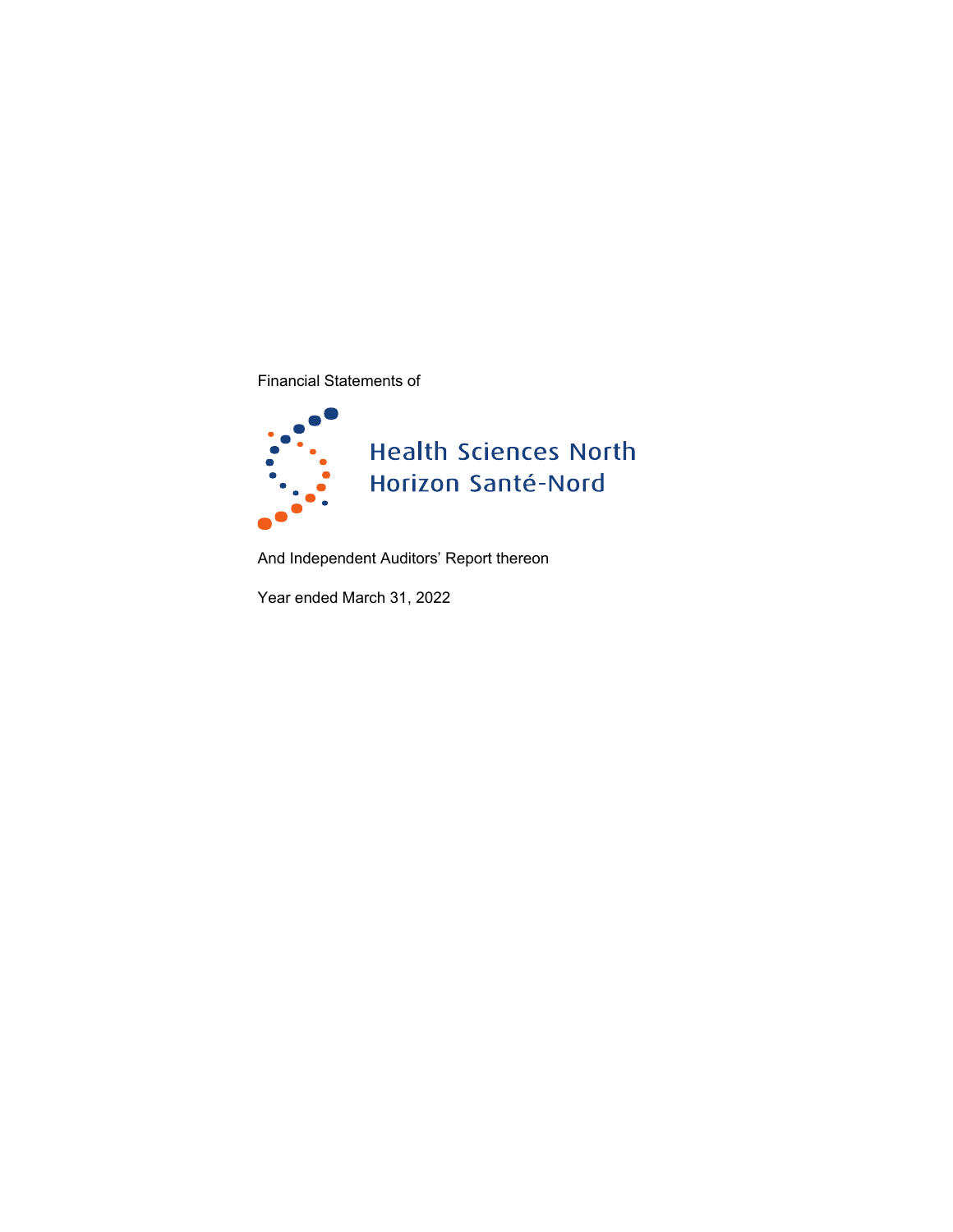

KPMG LLP Claridge Executive Centre 144 Pine Street Sudbury ON P3C 1X3 Canada Tel 705-675-8500 Fax 705-675-7586

### **INDEPENDENT AUDITORS' REPORT**

To the Board of Directors of Health Sciences North

### *Opinion*

We have audited the financial statements of Health Sciences North (the "Entity"), which comprise:

- the statement of financial position as at March 31, 2022
- the statement of operations for the year then ended
- the statement of changes in net assets (debt) for the year then ended
- the statement of cash flows for the year then ended
- and notes to the financial statements, including a summary of significant accounting policies

(Hereinafter referred to as the ''financial statements'').

In our opinion, the accompanying financial statements present fairly, in all material respects, the financial position of the Entity as at March 31, 2022, and its results of operations and its cash flows for the year then ended in accordance with Canadian public sector accounting standards.

### *Basis for Opinion*

We conducted our audit in accordance with Canadian generally accepted auditing standards. Our responsibilities under those standards are further described in the *''Auditors' Responsibilities for the Audit of the Financial Statements''* section of our auditors' report.

We are independent of the Entity in accordance with the ethical requirements that are relevant to our audit of the financial statements in Canada and we have fulfilled our other ethical responsibilities in accordance with these requirements.

We believe that the audit evidence we have obtained is sufficient and appropriate to provide a basis for our opinion.

KPMG LLP, an Ontario limited liability partnership and member firm of the KPMG global organization of independent member firms affiliated with KPMG International Limited, a private English company limited by guarantee. KPMG Canada provides services to KPMG LLP.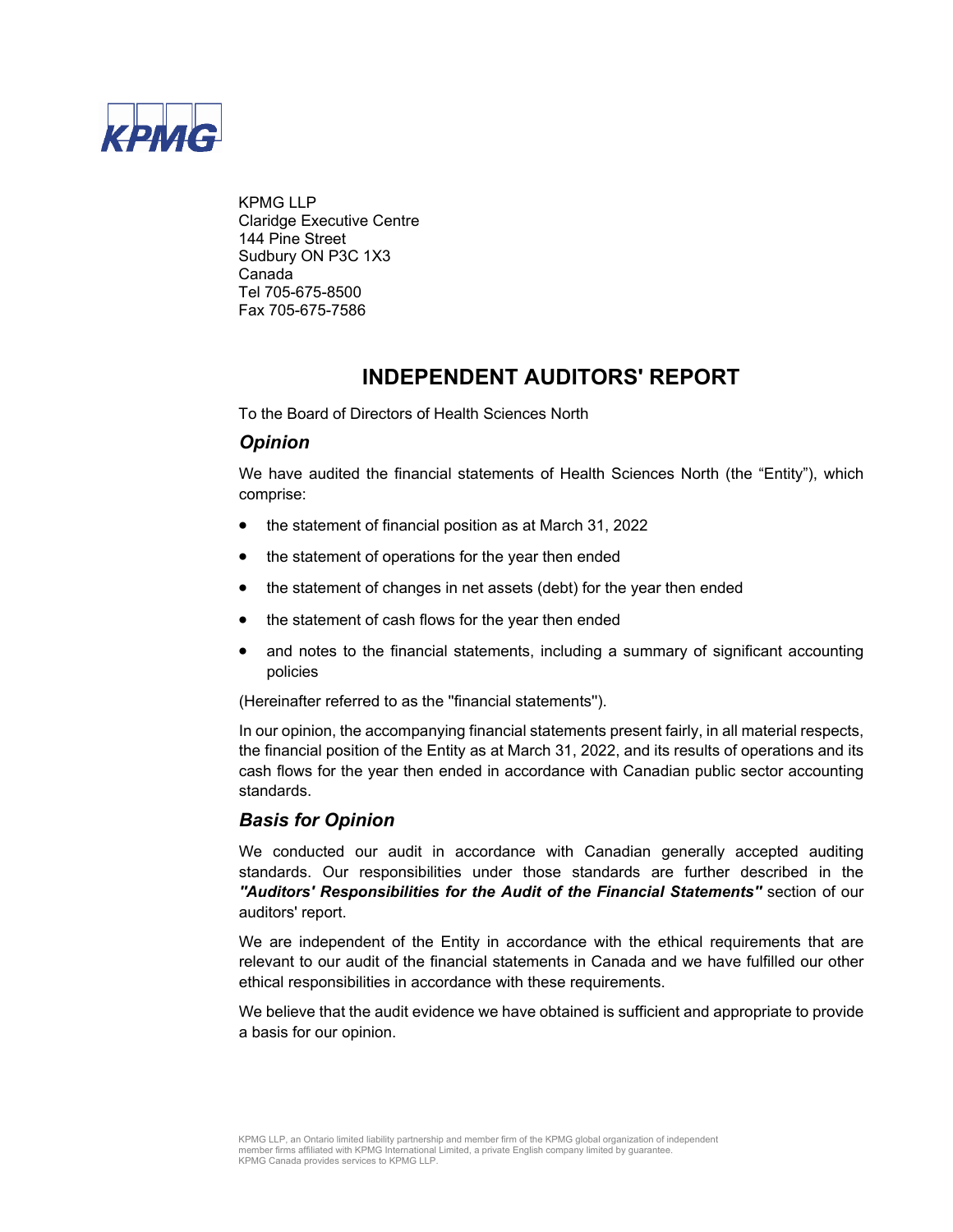

Page 2

### *Responsibilities of Management and Those Charged with Governance for the Financial Statements*

Management is responsible for the preparation and fair presentation of these financial statements in accordance with Canadian public sector accounting standards, and for such internal control as management determines is necessary to enable the preparation of financial statements that are free from material misstatement, whether due to fraud or error.

In preparing the financial statements, management is responsible for assessing the Entity's ability to continue as a going concern, disclosing, as applicable, matters related to going concern and using the going concern basis of accounting unless management either intends to liquidate the Entity or to cease operations, or has no realistic alternative but to do so.

Those charged with governance are responsible for overseeing the Entity's financial reporting process.

### *Auditors' Responsibilities for the Audit of the Financial Statements*

Our objectives are to obtain reasonable assurance about whether the financial statements as a whole are free from material misstatement, whether due to fraud or error, and to issue an auditors' report that includes our opinion.

Reasonable assurance is a high level of assurance, but is not a guarantee that an audit conducted in accordance with Canadian generally accepted auditing standards will always detect a material misstatement when it exists.

Misstatements can arise from fraud or error and are considered material if, individually or in the aggregate, they could reasonably be expected to influence the economic decisions of users taken on the basis of the financial statements.

As part of an audit in accordance with Canadian generally accepted auditing standards, we exercise professional judgment and maintain professional skepticism throughout the audit.

We also:

 Identify and assess the risks of material misstatement of the financial statements, whether due to fraud or error, design and perform audit procedures responsive to those risks, and obtain audit evidence that is sufficient and appropriate to provide a basis for our opinion.

The risk of not detecting a material misstatement resulting from fraud is higher than for one resulting from error, as fraud may involve collusion, forgery, intentional omissions, misrepresentations, or the override of internal control.

 Obtain an understanding of internal control relevant to the audit in order to design audit procedures that are appropriate in the circumstances, but not for the purpose of expressing an opinion on the effectiveness of the Entity's internal control.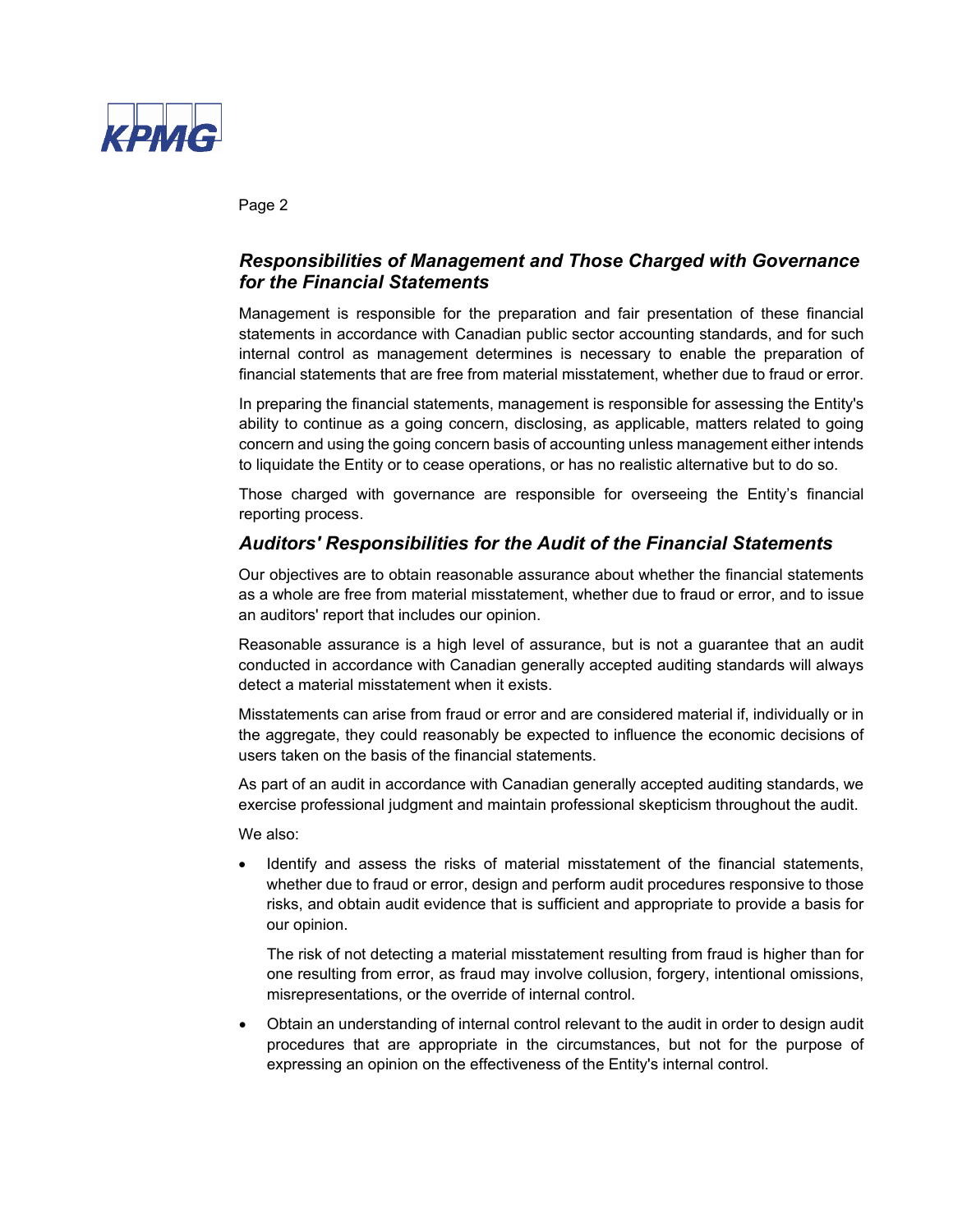

Page 3

- Evaluate the appropriateness of accounting policies used and the reasonableness of accounting estimates and related disclosures made by management.
- Conclude on the appropriateness of management's use of the going concern basis of accounting and, based on the audit evidence obtained, whether a material uncertainty exists related to events or conditions that may cast significant doubt on the Entity's ability to continue as a going concern. If we conclude that a material uncertainty exists, we are required to draw attention in our auditors' report to the related disclosures in the financial statements or, if such disclosures are inadequate, to modify our opinion. Our conclusions are based on the audit evidence obtained up to the date of our auditors' report. However, future events or conditions may cause the Entity to cease to continue as a going concern.
- Evaluate the overall presentation, structure and content of the financial statements, including the disclosures, and whether the financial statements represent the underlying transactions and events in a manner that achieves fair presentation
- Communicate with those charged with governance regarding, among other matters, the planned scope and timing of the audit and significant audit findings, including any significant deficiencies in internal control that we identify during our audit.

 $KPMG$  14P

Chartered Professional Accountants, Licensed Public Accountants

Sudbury, Canada June 7, 2022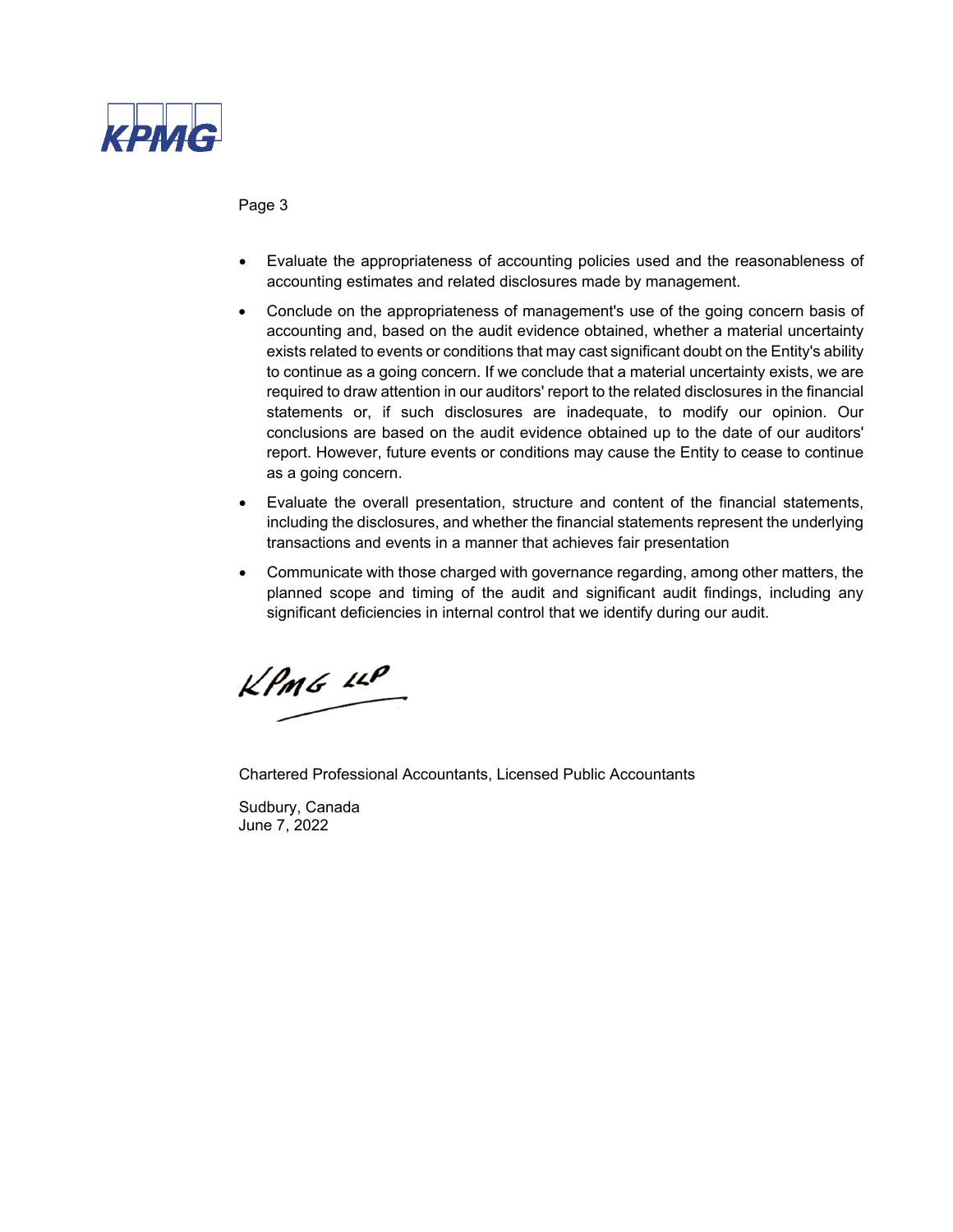Statement of Operations

Year ended March 31, 2022, with comparative information for 2021 (in thousands of dollars)

|                                                             | 2022          | 2021          |
|-------------------------------------------------------------|---------------|---------------|
|                                                             |               |               |
| Revenue:                                                    |               |               |
| Ontario Health North and Ministry of Health                 | \$<br>321,542 | \$<br>310,498 |
| <b>Cancer Care Ontario</b>                                  | 81,059        | 75,076        |
| Specifically funded programs                                | 54,877        | 46,326        |
| <b>Patient services</b>                                     | 34,279        | 29,284        |
| Other                                                       | 58,801        | 53,085        |
| Amortization - deferred capital contributions for equipment | 4,782         | 5,449         |
|                                                             | 555,340       | 519,718       |
| Expenses:                                                   |               |               |
| Salaries and wages                                          | 242,684       | 233,049       |
| Employee benefits                                           | 74,425        | 74,799        |
| Medical staff remuneration                                  | 35,274        | 30,555        |
| Supplies and other                                          | 81,693        | 82,095        |
| Interest on long-term debt                                  | 843           | 847           |
| Medical and surgical                                        | 39,666        | 33,719        |
| Drugs                                                       | 55,276        | 53,450        |
| Specifically funded programs                                | 54,960        | 46,430        |
| Amortization - equipment                                    | 13,242        | 14,126        |
|                                                             | 598,063       | 569,070       |
| Deficiency of revenue over expenses before undernoted item  | (42, 723)     | (49, 352)     |
| Ministry of Health pandemic funding (note 17)               | 44,659        | 52,308        |
| Excess of revenue over expenses from Hospital operations    | 1,936         | 2,956         |
| Amortization - buildings                                    | (11, 792)     | (11,026)      |
| Amortization - deferred capital contributions for buildings | 10,039        | 9,444         |
| Excessof revenue over expenses before undernoted item       | 183           | 1,374         |
| Ministry of Health working capital funding                  |               | 17,665        |
| Liabilities assumed from Sudbury Hospital Services          |               | 1,781         |
| Excess of revenue over expenses                             | \$<br>183     | \$<br>20,820  |
|                                                             |               |               |

See accompanying notes to financial statements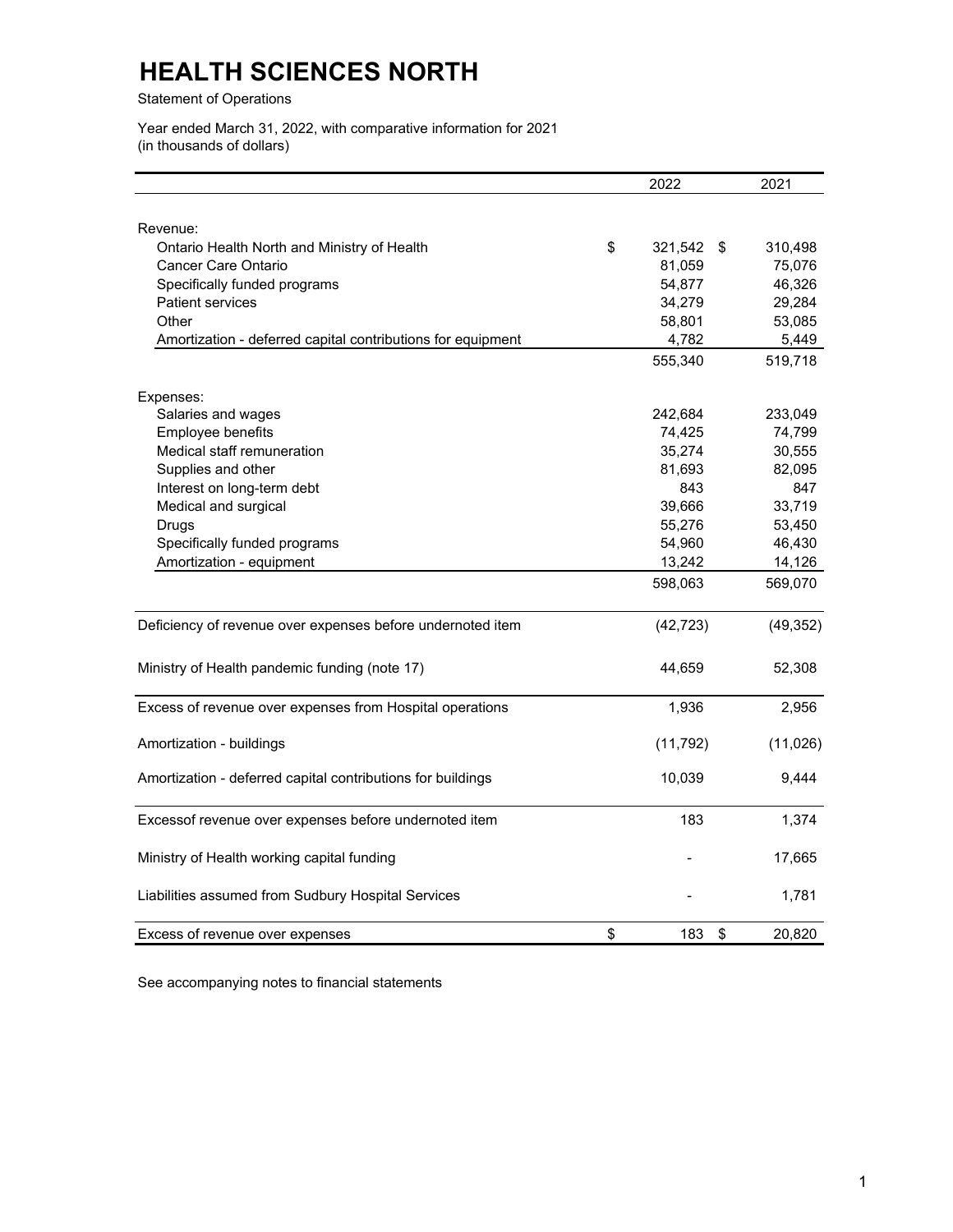Statement of Financial Position

March 31, 2022, with comparative information for 2021 (in thousands of dollars)

|                                                    | 2022          | 2021          |
|----------------------------------------------------|---------------|---------------|
| <b>Assets</b>                                      |               |               |
| Current assets:                                    |               |               |
| Cash                                               | \$<br>43,399  | \$<br>8,775   |
| Accounts receivable (note 2)                       | 57,913        | 68,764        |
| Inventories                                        | 10,626        | 12,686        |
| Prepayments                                        | 12,205        | 11,060        |
|                                                    | 124,143       | 101,285       |
| Long-term receivables (note 3)                     | 768           | 1,729         |
| Capital assets (note 4)                            | 369,420       | 353,749       |
|                                                    | \$<br>494,331 | \$<br>456,763 |
| <b>Liabilities and Net Assets</b>                  |               |               |
| <b>Current liabilities:</b>                        |               |               |
| Accounts payable and accrued liabilities (note 6)  | \$<br>148,247 | \$<br>113,346 |
| Current portion of long-term obligations (note 10) | 1,218         | 1,209         |
|                                                    | 149,465       | 114,555       |
| Deferred contributions (note 7)                    | 396           | 398           |
| Deferred capital contributions (note 8)            | 273,494       | 271,713       |
| Employee post-retirement benefits (note 9)         | 32,553        | 30,639        |
| Long-term obligations (note 10)                    | 24,238        | 25,456        |
|                                                    | 480,146       | 442,761       |
| Net assets                                         | 14,185        | 14,002        |
| Contingencies (note 14)                            |               |               |
|                                                    | \$<br>494,331 | \$<br>456,763 |

See accompanying notes to financial statements

On behalf of the Board:

 $\sqrt{2\pi}$  Chair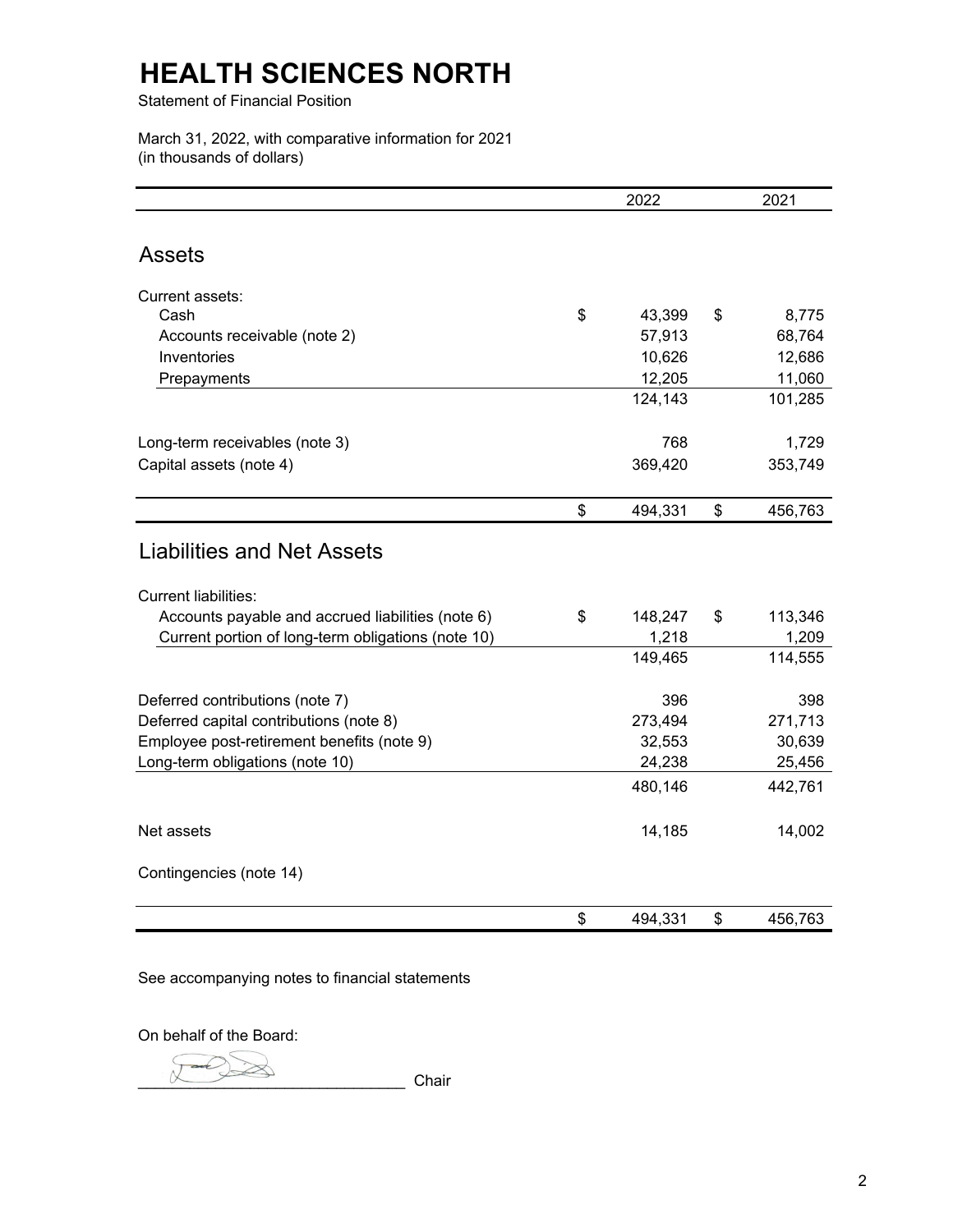Statement of Changes in Net Assets (Debt)

Year ended March 31, 2022, with comparative information for 2021 (in thousands of dollars)

|                                      | 2022         | 2021 |          |
|--------------------------------------|--------------|------|----------|
| Net assets (debt), beginning of year | \$<br>14.002 | - \$ | (6, 818) |
| Excess of revenue over expenses      | 183          |      | 20,820   |
| Net assets, end of year              | \$<br>14,185 | \$   | 14,002   |

See accompanying notes to financial statements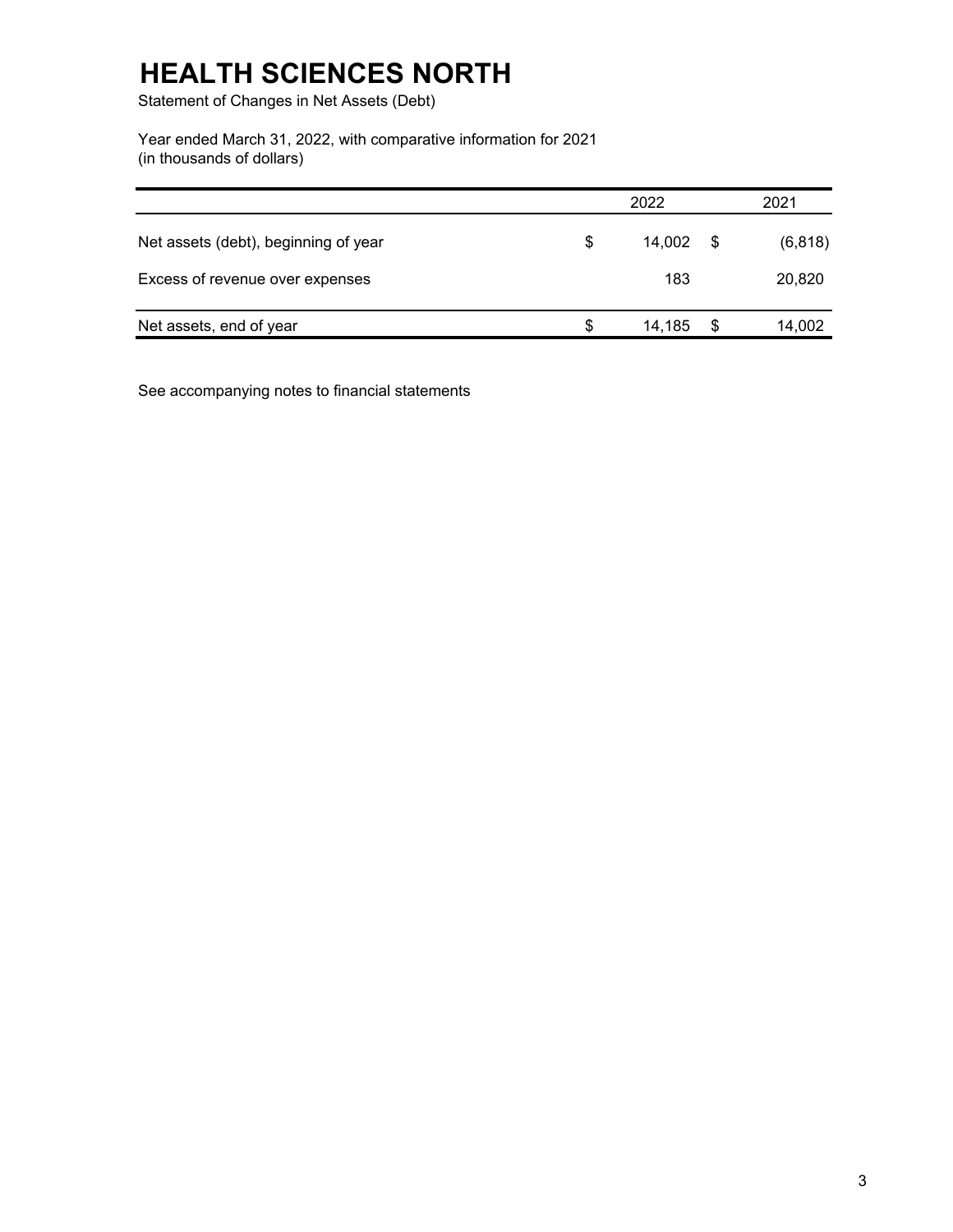Statement of Cash Flows

Year ended March 31, 2022, with comparative information for 2021 (in thousands of dollars)

|                                                | 2022               | 2021      |
|------------------------------------------------|--------------------|-----------|
| Cash flows from operating activities:          |                    |           |
| Excess of revenue over expenses                | \$<br>183<br>\$    | 20,820    |
| Adjustments for:                               |                    |           |
| Amortization of capital assets                 | 25,034             | 25,152    |
| Amortization of deferred capital contributions | (14, 821)          | (14, 893) |
| Increase in accrued benefits obligation        | 1,914              | 1,856     |
|                                                | 12,310             | 32,935    |
| Change in non-cash working capital (note 11)   | 46,667             | (26, 315) |
|                                                | 58,977             | 6,620     |
| Cash flows from capital activities:            |                    |           |
| Additions to capital assets:                   |                    |           |
| - medical learners project                     | (2,951)            | (7, 756)  |
| - equipment                                    | (33, 255)          | (22, 787) |
| - building                                     | (4, 499)           | (5,695)   |
| Increase in deferred capital contributions     | 16,602             | 22,000    |
|                                                | (24, 103)          | (14, 238) |
| Cash flows from financing activities:          |                    |           |
| Decrease in long-term receivables              | 961                | 492       |
| Decrease in deferred contributions             | (2)                | (257)     |
| (Decrease) increase in obligations             | (1, 209)           | 2,782     |
|                                                | (250)              | 3,017     |
| Net increase (decrease) in cash                | 34,624             | (4,601)   |
| Cash, beginning of year                        | 8,775              | 13,376    |
| Cash, end of year                              | \$<br>43,399<br>\$ | 8,775     |

See accompanying notes to financial statements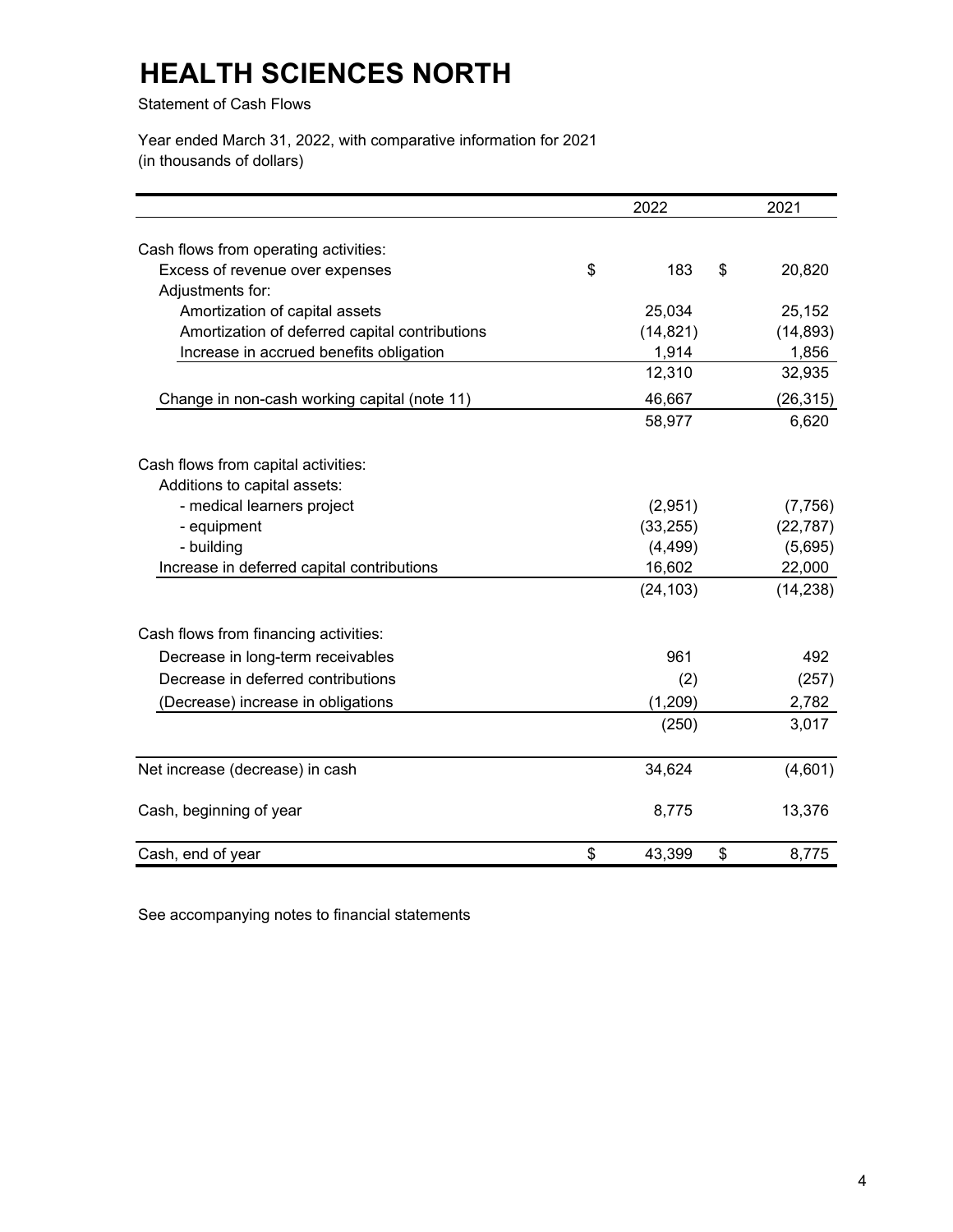Notes to Financial Statements

Year ended March 31, 2022 (In thousands of dollars)

Health Sciences North (the "Hospital") was incorporated under the laws of Ontario on June 30, 1997 and is exempt from income taxes under Section 149 of the Income Tax Act.

### **1. Significant accounting policies:**

The financial statements have been prepared by management in accordance with Canadian public sector accounting standards including the 4200 standards for government not-for-profit organizations.

(a) Revenue recognition:

The Hospital accounts for contributions, which include donations and government grants, under the deferral method of accounting.

Under the Health Insurance Act and Regulations thereto, the Hospital is funded primarily by the Province of Ontario in accordance with budget arrangements established by the Ministry of Health (the "MOH") and Ontario Health North ("OHN"). Operating grants are recorded as revenue in the period to which they relate. Grants approved but not received at the end of an accounting period are accrued. Where a portion of a grant relates to a future period, it is deferred and recognized in the subsequent period.

Unrestricted contributions are recognized as revenue when received or receivable if the amounts can be reasonably estimated and collection is reasonably assured.

Externally restricted contributions are recognized as revenue in the period in which the related expenses are recognized.

Contributions restricted for the purchase of capital assets are deferred and amortized into revenue on the straight-line basis, at rates corresponding to those of the related capital assets.

Revenue from patient and other services is recognized when the service is provided.

(b) Inventories:

Inventories are stated at the lower of average cost and net realizable value. Cost comprises all costs to purchase, convert and any other costs in bringing the inventories to their present location and condition.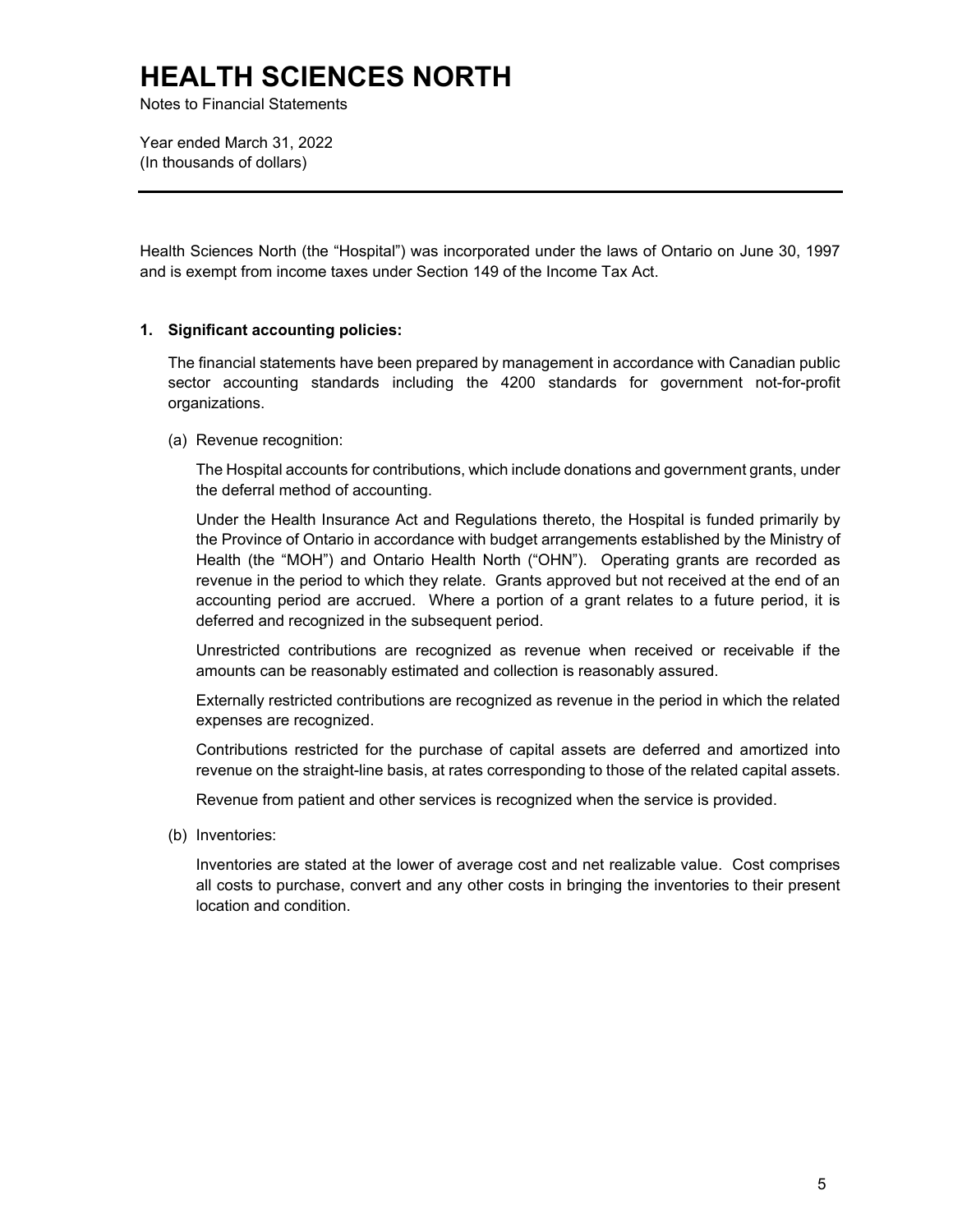Notes to Financial Statements

Year ended March 31, 2022 (In thousands of dollars)

#### **1. Significant accounting policies (continued):**

(c) Capital assets:

Purchased capital assets are recorded at cost. Assets acquired under capital leases are initially recorded at the present value of the future minimum lease payments and amortized over the useful life of the assets. Minor equipment replacements are expensed in the year of replacement.

Construction in progress is not amortized until construction is complete and the facilities come into use.

Amortization is provided on the straight-line basis at the following range of annual rates:

| Buildings and site services | 2% - 10%  |  |
|-----------------------------|-----------|--|
| Furniture and equipment     | 5% - 20%  |  |
| Information technology      | 10% - 33% |  |
|                             |           |  |

In the year of acquisition, amortization is provided at one-half of the rates otherwise charged.

Long-lived assets, including capital assets subject to amortization, are reviewed for impairment whenever events or changes in circumstances indicate that the carrying amount of an asset may not be recoverable. Recoverability is measured by a comparison of the carrying amount to the estimated undiscounted future cash flows expected to be generated by the asset. If the carrying amount of the asset exceeds its estimated future cash flows, an impairment charge is recognized by the amount by which the carrying amount of the asset exceeds the fair value of the asset. When quoted market prices are not available, the Hospital uses the expected future cash flows discounted at a rate commensurate with the risks associated with the recovery of the asset as an estimate of fair value.

Assets to be disposed of would be separately presented in the statement of financial position and reported at the lower of the carrying amount or fair value less costs to sell, and are no longer amortized. The asset and liabilities of a disposed group classified as held for sale would be presented separately in the appropriate asset and liability sections of the statement of financial position.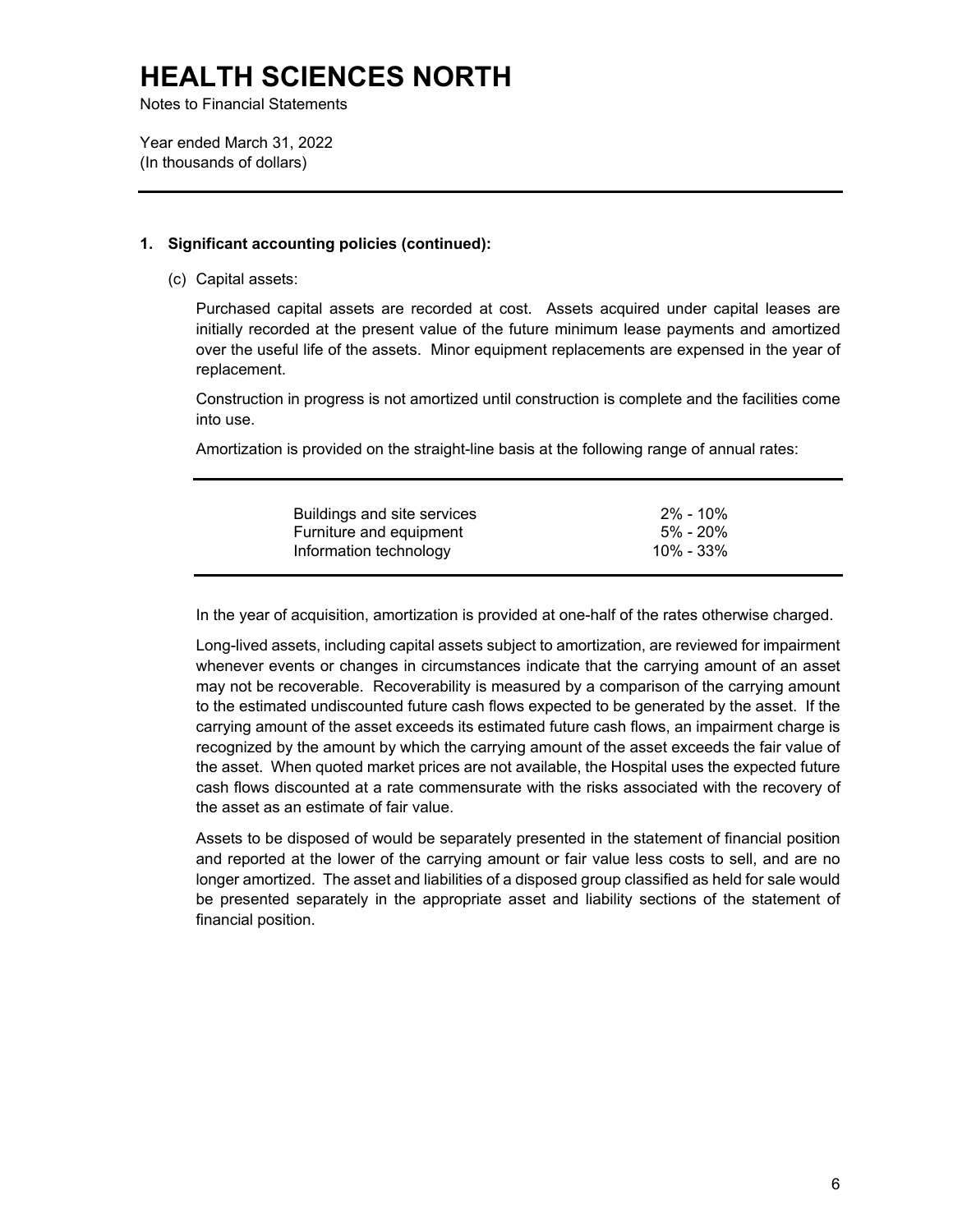Notes to Financial Statements

Year ended March 31, 2022 (In thousands of dollars)

#### **1. Significant accounting policies (continued):**

(d) Related entities:

The notes to financial statements include information of the following entities (note 13):

Health Sciences North Foundation Northern Cancer Foundation Health Sciences North Volunteer Association Sudbury Vascular Laboratory Ltd. Health Sciences North Research Institute ("HSNRI") NEO Kids Foundation

The investment in the controlled for-profit entity, Sudbury Vascular Laboratory Ltd., is accounted for by the equity method. The other entities are not consolidated.

(e) Employee post-retirement benefits:

The Hospital accrues its obligations for employee benefit plans. The cost of non-pension postretirement and post-employment benefits earned by employees is actuarially determined using the projected benefit method pro-rated on service and management's best estimate of retirement ages of employees and expected health care costs.

Actuarial gains (losses) on the accrued benefit obligation arise from changes in actuarial assumptions used to determine the accrued benefit obligation. The net accumulated actuarial gains (losses) are amortized over the average remaining service period of active employees. The average remaining service period of the active employees covered by the employee benefit plan is 10.9 years.

Past service costs arising from plan amendments are recognized immediately in the period the plan amendments occur.

The Hospital is an employer member of the Health Care of Ontario Pension Plan (the "Plan"), which is a multi-employer, defined benefit pension plan. The Hospital has adopted defined contribution plan accounting principles for this Plan because insufficient information is available to apply defined benefit plan accounting principles. The Hospital records as pension expense the current service cost, amortization of past service costs and interest costs related to the future employer contributions to the Plan for past employee service.

(f) Use of estimates:

The preparation of the financial statements requires management to make estimates and assumptions that affect the reported amounts of assets and liabilities and disclosure of contingent assets and liabilities at the date of the financial statements and the reported amounts of revenue and expenses during the periods specified. Significant items subject to such estimates and assumptions include the carrying amount of capital assets; valuation allowances for receivables, and inventories; valuation of financial instruments; and assets and obligations related to employee future benefits. Actual results could differ from those estimates. These estimates are reviewed periodically, and, as adjustments become necessary, they are reported in earnings in the year in which they become known.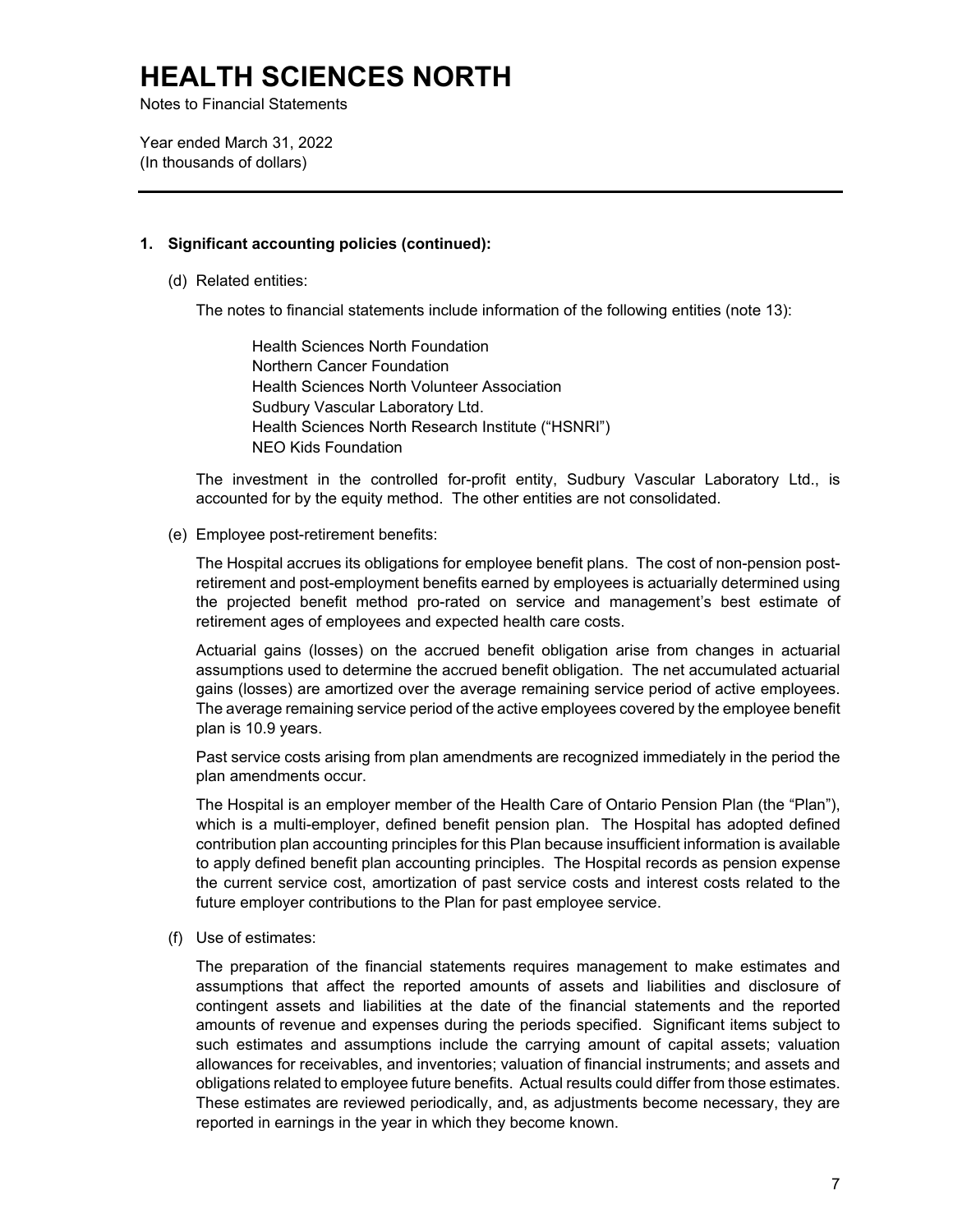Notes to Financial Statements

Year ended March 31, 2022 (In thousands of dollars)

#### **1. Significant accounting policies (continued):**

(g) Funding adjustments:

The Hospital receives grants from the OHN, MOH and Cancer Care Ontario ("CCO") for specific services. Pursuant to the related agreements, if the Hospital does not meet specified levels of activity, the OHN, MOH or CCO are entitled to seek refunds. Should any amounts become refundable, the refunds would be charged to operations in the period in which the refund is determined to be payable. Should programs and activities incur a deficit, the Hospital records any recoveries thereon in the period in which collection is received.

(h) Contributed services:

A substantial number of volunteers contribute a significant amount of their time each year. Given the difficulty of determining the fair market value, contributed services are not recognized in the financial statements.

(i) Financial instruments:

All financial instruments are initially recorded on the statement of financial position at fair value.

All investments, if any, held in equity instruments that trade in an active market are recorded at fair value. Management has elected to record investments at fair value as they are managed and evaluated on a fair value basis. Freestanding derivative instruments that are not equity instruments that are quoted in an active market are subsequently measured at fair value.

Unrealized changes in fair value are recognized in the statement of remeasurement gains and losses until they are realized, when they are transferred to the statement of operations.

Transaction costs incurred on the acquisition of financial instruments measured subsequently at fair value are expensed as incurred.

All financial assets are assessed for impairment on an annual basis. Where a decline in fair value is determined to be other than temporary, the amount of the loss is recognized in the statement of operations and any unrealized gain is adjusted through the statement of remeasurement gains and losses. On sale, the statement of remeasurement gains and losses associated with that instrument are reversed and recognized in the statement of operations.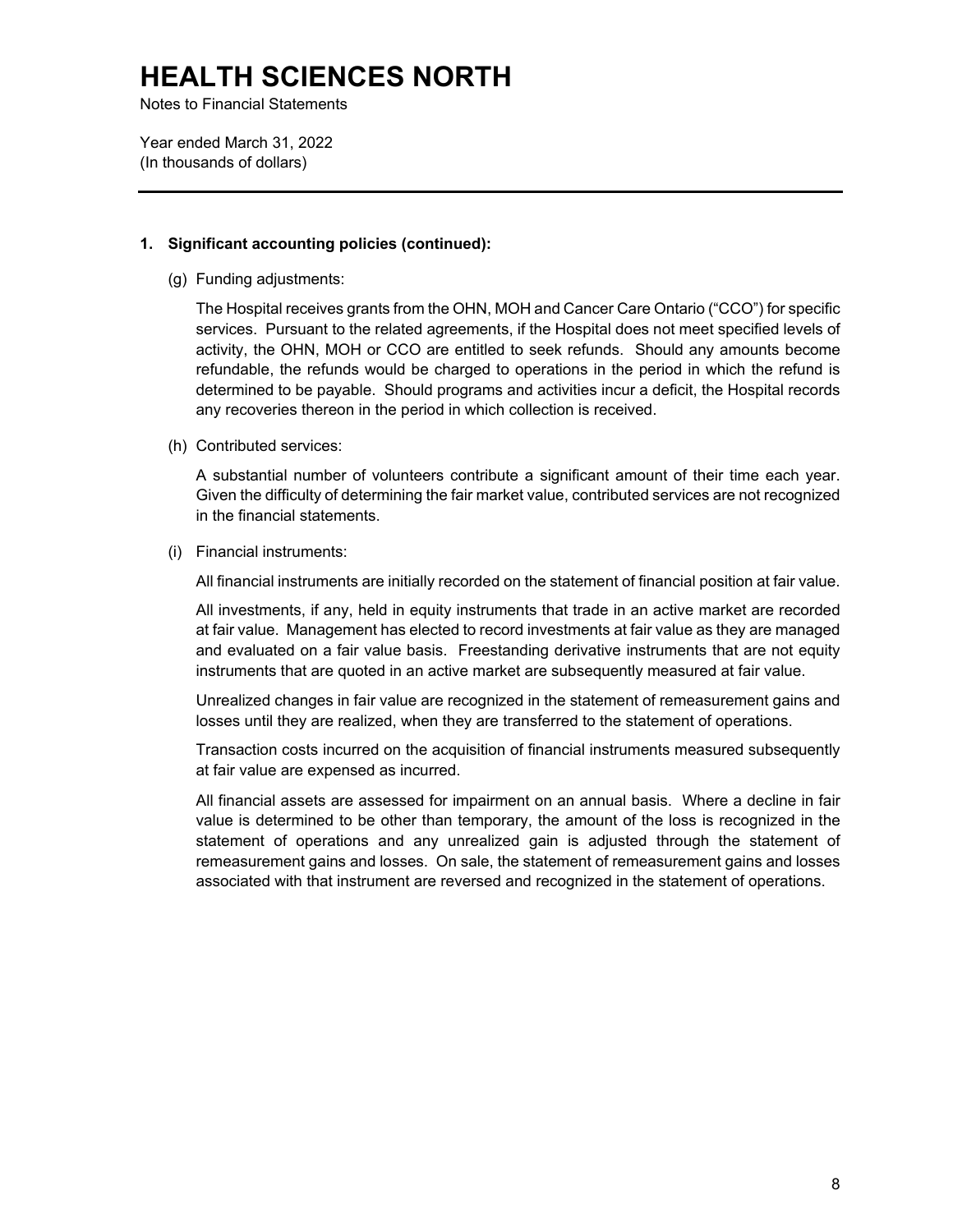Notes to Financial Statements

Year ended March 31, 2022 (In thousands of dollars)

### **2. Accounts receivable:**

|                                          | 2022         | 2021         |
|------------------------------------------|--------------|--------------|
|                                          |              |              |
| OHN and MOH                              | \$<br>26,575 | \$<br>41,428 |
| <b>Patients</b>                          | 10,352       | 9,328        |
| Hospitals and agencies                   | 5,623        | 5,133        |
| Canada Revenue Agency (HST)              | 5,711        | 3,152        |
| CCO                                      | 6,786        | 1,897        |
| Current portion of long-term receivables | 960          | 992          |
| Other                                    | 4,642        | 9,406        |
|                                          | 60,649       | 71,336       |
| Less: allowance for doubtful accounts    | (2,736)      | (2, 572)     |
|                                          | \$<br>57,913 | \$<br>68,764 |

### **3. Long-term receivables:**

|                                |    | 2022  |    | 2021  |
|--------------------------------|----|-------|----|-------|
| <b>City of Greater Sudbury</b> | \$ | 1,517 | \$ | 2,238 |
| Northern Cancer Foundation     |    | 211   |    | 483   |
|                                |    | 1,728 |    | 2,721 |
| Less: current portion          |    | (960) |    | (992) |
|                                | S  | 768   | S  | 1,729 |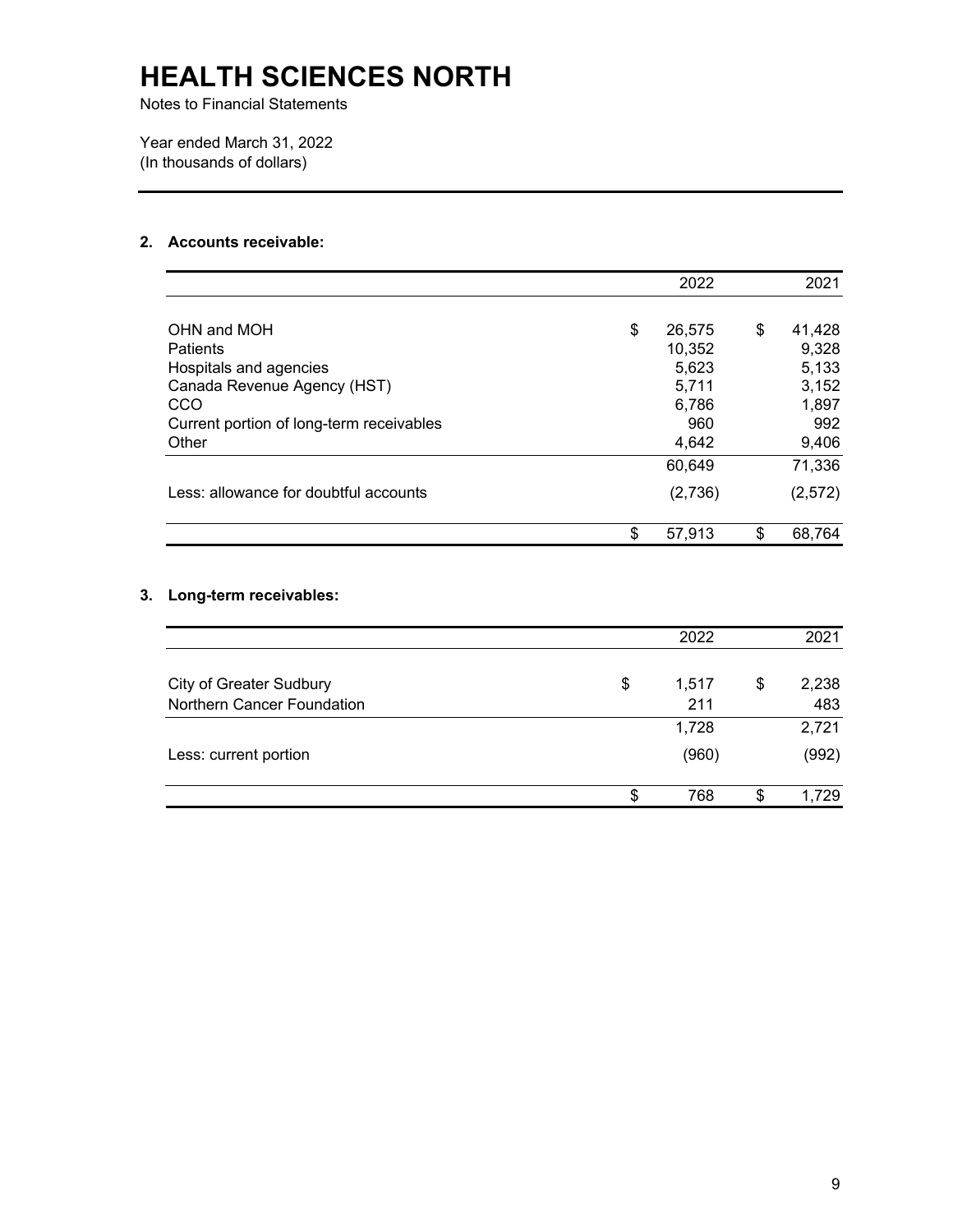Notes to Financial Statements

Year ended March 31, 2022 (In thousands of dollars)

#### **4. Capital assets:**

|               |               |                             | 2022              |
|---------------|---------------|-----------------------------|-------------------|
| Cost          |               |                             | Net book<br>Value |
| \$<br>3,767   | \$            | \$                          | 3,767             |
| 184,097       | 95,749        |                             | 88,348            |
| 176,063       | 134,427       |                             | 41,636            |
| 90,844        | 75,617        |                             | 15,227            |
| 5.133         | 5,110         |                             | 23                |
| 296,987       | 100,168       |                             | 196,819           |
| 53,446        | 53,355        |                             | 91                |
| 23,509        |               |                             | 23,509            |
| \$<br>833,846 | \$<br>464,426 | \$                          | 369,420           |
|               |               | Accumulated<br>Amortization |                   |

|                             |               |                             | 2021              |
|-----------------------------|---------------|-----------------------------|-------------------|
|                             | Cost          | Accumulated<br>Amortization | Net book<br>Value |
| Property                    | \$<br>3.767   | \$                          | \$<br>3.767       |
| Buildings and site services | 152,789       | 91,292                      | 61,497            |
| Furniture and equipment     | 157,213       | 125,487                     | 31,726            |
| Information technology      | 89,490        | 71,549                      | 17,941            |
| Assets under capital leases | 5,133         | 5,004                       | 129               |
| Capital project - building  | 296,987       | 92,790                      | 204,197           |
| Capital project - equipment | 53,446        | 53,318                      | 128               |
| Projects in progress        | 34,364        |                             | 34,364            |
|                             | \$<br>793,189 | \$<br>439.440               | \$<br>353.749     |

### **5. Bank indebtedness:**

The Hospital has arranged for credit facilities which include a demand operating line to \$40 million. The facilities bear interest at banker's prime rate less 0.85% (2021 - prime rate less 0.85%).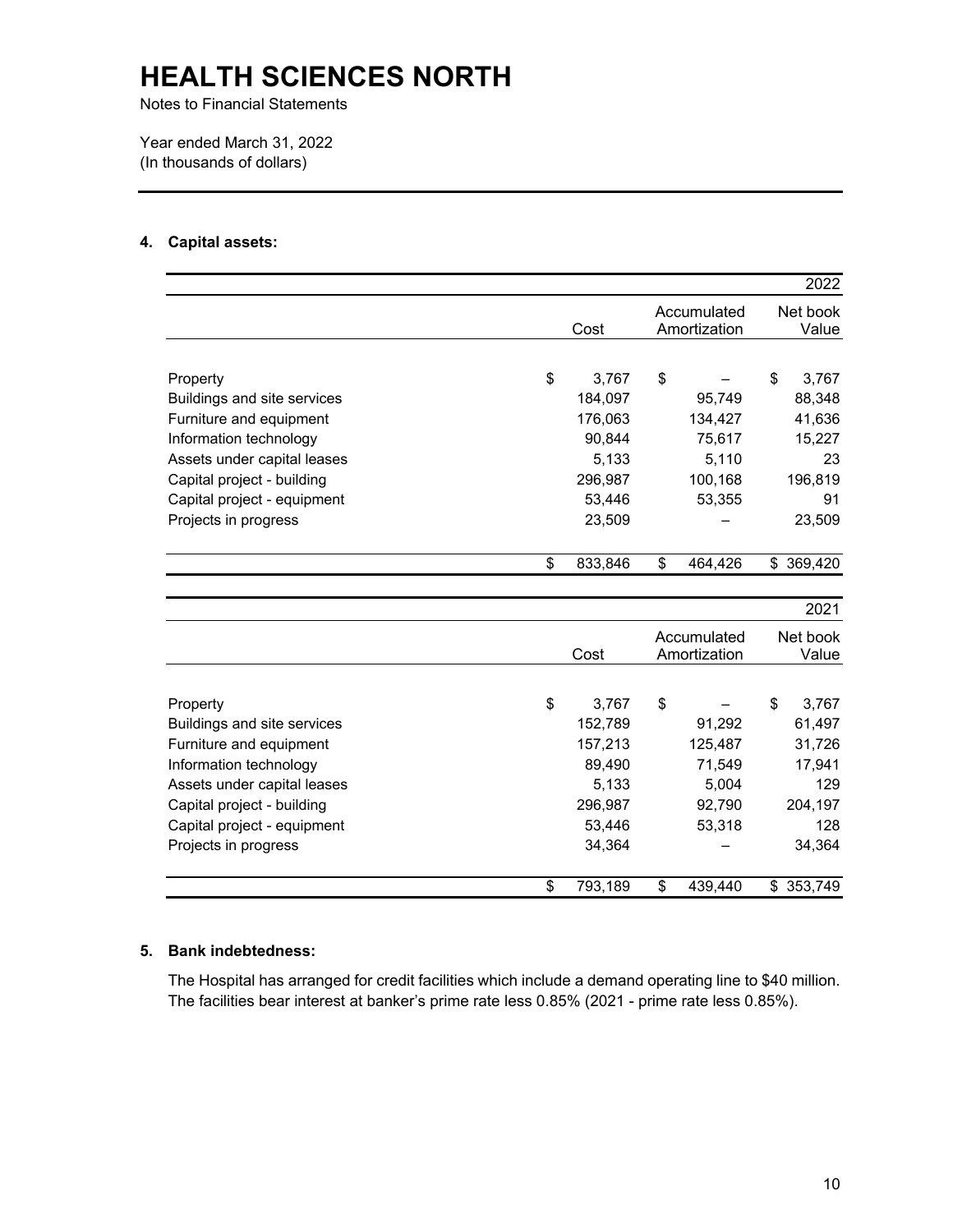Notes to Financial Statements

Year ended March 31, 2022 (In thousands of dollars)

#### **6. Accounts payable and accrued liabilities:**

|                                           | 2022          | 2021          |
|-------------------------------------------|---------------|---------------|
| Accounts payable and accrued liabilities: |               |               |
| - operating                               | \$<br>56,907  | \$<br>44,845  |
| - capital                                 | 2,675         | 6,172         |
| - OHN and MOH                             | 24,955        | 13,607        |
| - CCO                                     | 1,470         | 768           |
| Payroll accruals:                         |               |               |
| - salaries and wages                      | 16,246        | 13,936        |
| - vacation pay                            | 21,484        | 21,161        |
| - sick leave                              | 85            | 102           |
| Deferred revenue                          | 24,425        | 12,755        |
|                                           | \$<br>148,247 | \$<br>113,346 |

#### **7. Deferred contributions:**

Deferred contributions represent unspent externally restricted grants for research and other purposes. The changes in the deferred contributions balance are as follows:

|                                                                   | 2022       | 2021      |
|-------------------------------------------------------------------|------------|-----------|
|                                                                   |            |           |
| Balance, beginning of year                                        | \$<br>398  | \$<br>655 |
| Contributions received<br>Amounts transferred or taken to revenue | 15<br>(17) | (261)     |
| Balance, end of year                                              | 396        | 398       |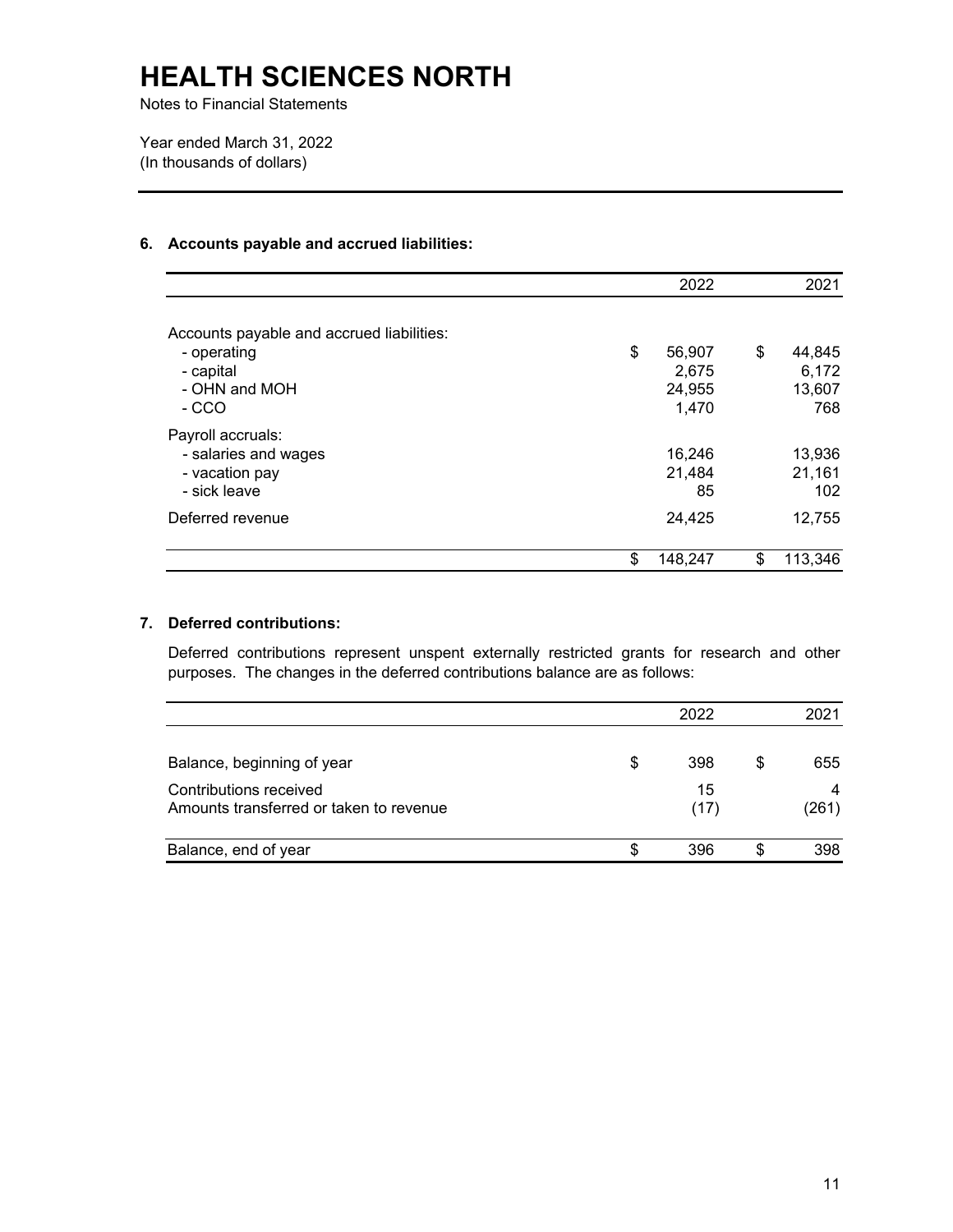Notes to Financial Statements

Year ended March 31, 2022 (In thousands of dollars)

#### **8. Deferred capital contributions:**

Deferred capital contributions represent the unamortized and unspent balances of donations and grants restricted for capital asset acquisitions. Details of the continuity of these funds are as follows:

|                                                      | 2022          | 2021          |
|------------------------------------------------------|---------------|---------------|
|                                                      | \$<br>271,713 | \$<br>264,606 |
| Balance, beginning of year                           |               |               |
| Additional contributions<br>Equipment and buildings: |               |               |
| OHN and MOH                                          | 10,305        | 17,426        |
| CCO                                                  | 782           | 152           |
| Northern Cancer Foundation                           | 967           | 352           |
| <b>Health Sciences North Foundation</b>              | 3,676         | 2,233         |
| <b>NEO Kids Foundation</b>                           | 494           | 117           |
| Other                                                | 318           | 1,633         |
|                                                      | 16,542        | 21,913        |
| Capital expansion project:                           |               |               |
| <b>City of Greater Sudbury</b>                       | 60            | 87            |
|                                                      | 16,602        | 22,000        |
| Less: amounts amortized to revenue                   | (14, 821)     | (14,893)      |
| Balance, end of year                                 | \$<br>273,494 | \$<br>271,713 |

The balance of unamortized and unspent funds consists of the following:

|                 | 2022          | 2021          |
|-----------------|---------------|---------------|
|                 |               |               |
| Unamortized     | 270,432<br>\$ | \$<br>270,576 |
| Unspent:        |               |               |
| <b>Building</b> | 2,859         | 947           |
| Equipment       | 203           | 190           |
|                 | 3,062         | 1,137         |
|                 | 273,494<br>\$ | \$<br>271,713 |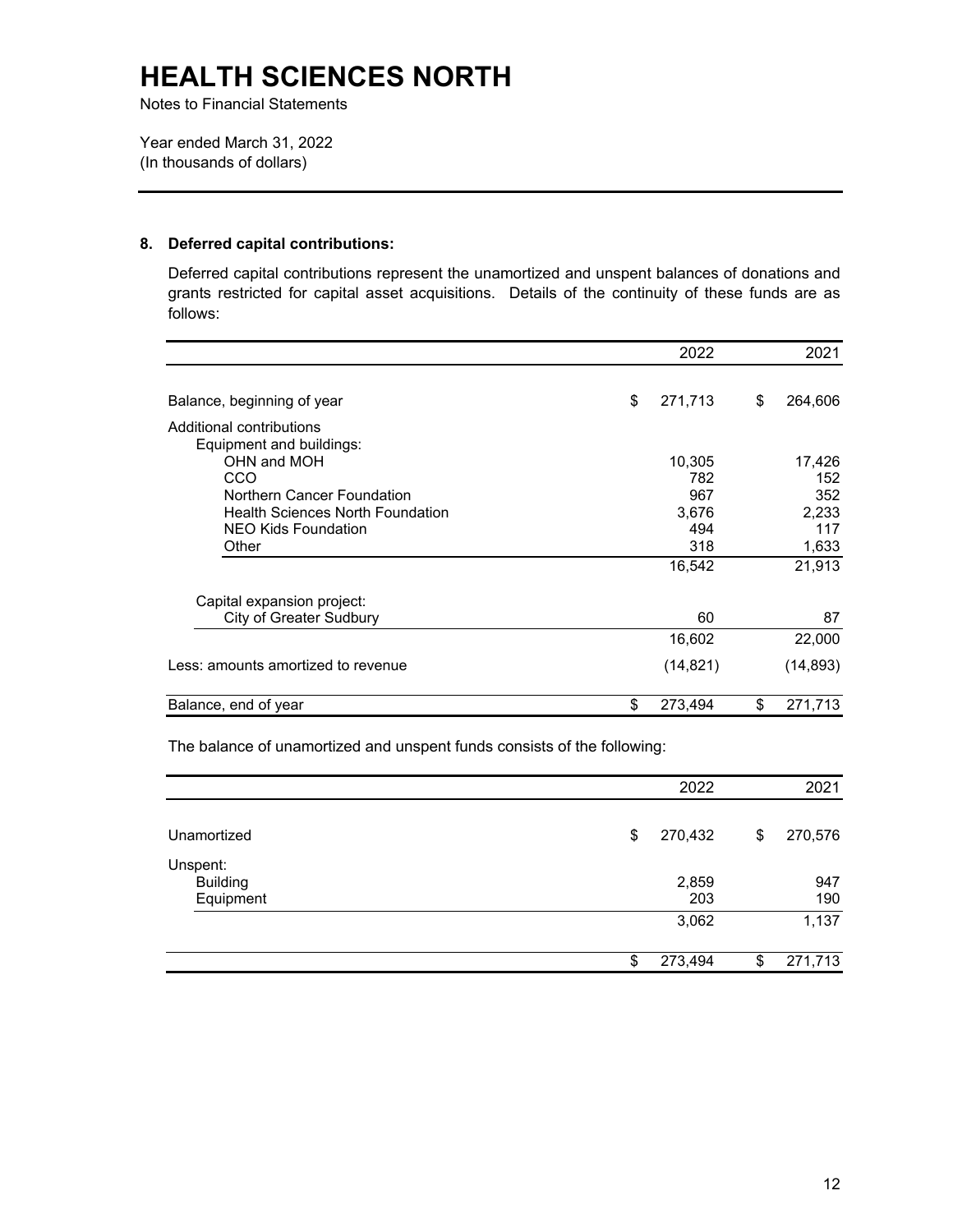Notes to Financial Statements

Year ended March 31, 2022 (In thousands of dollars)

#### **9. Employee post-retirement benefits:**

The Hospital sponsors a post-retirement defined benefit plan for medical, life insurance and dental benefits for substantially all unionized full time employees with various cost-sharing arrangements as determined by their collective agreements. The most recent valuation of the employee future benefits was completed as at March 31, 2022. The next full valuation of the plan will be as of March 31, 2025.

The accrued benefit obligation is recorded in the financial statements as follows:

|                                               | 2022         |    | 2021     |
|-----------------------------------------------|--------------|----|----------|
| Accrued benefit obligation, beginning of year | \$<br>30,639 | \$ | 28,783   |
| Add: benefit costs                            | 3,637        |    | 3,429    |
|                                               | 34,276       |    | 32,212   |
| Less: benefit contributions                   | (1,723)      |    | (1, 573) |
| Accrued benefit obligation, end of year       | \$<br>32,553 | S  | 30,639   |

Similar to most post-employment benefit plans (other than pension) in Canada, the Hospital's plan is not pre-funded, resulting in a plan deficit equal to the accrued benefit obligation.

The significant actuarial assumptions adopted in measuring the Hospital's accrued benefit obligations are as follows:

|                                          | 2022     | 2021     |
|------------------------------------------|----------|----------|
|                                          |          |          |
| Discount rate                            | 3.65%    | 3.00%    |
| Dental care cost trend rate              | 4.00%    | 4.00%    |
| Initial health care cost trend rate      | $6.00\%$ | $6.00\%$ |
| Health care cost trend rate declining to | 4.00%    | 4.00%    |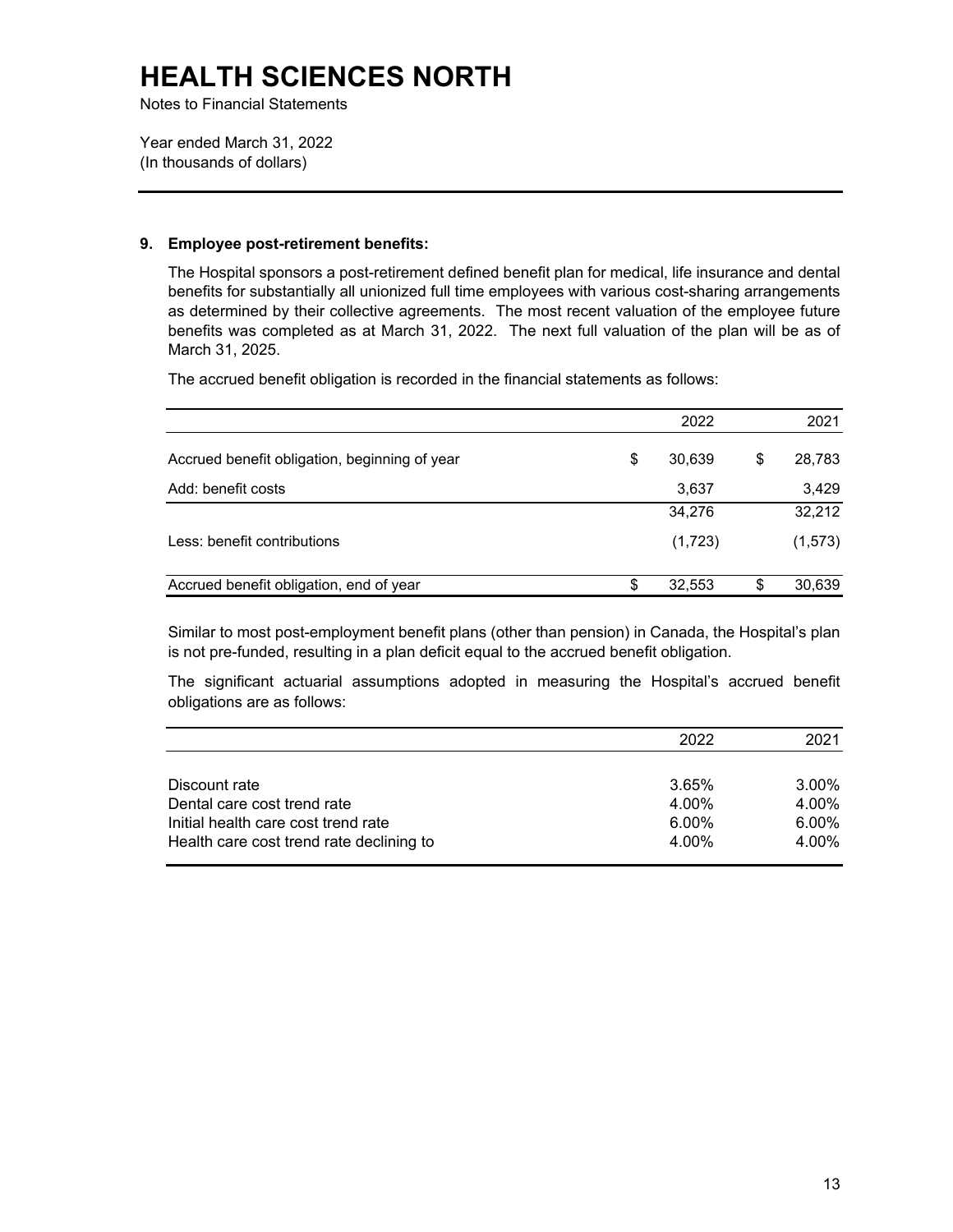Notes to Financial Statements

Year ended March 31, 2022 (In thousands of dollars)

#### **10. Long-term obligations:**

|                       |    | 2022    | 2021         |
|-----------------------|----|---------|--------------|
| Long-term debt        | \$ | 25,456  | \$<br>26,665 |
| Less: current portion |    | (1,218) | (1,209)      |
|                       | S  | 24,238  | \$<br>25,456 |

Long-term debt consists of:

- (i) Demand non-revolving loan to \$22,000 to finance capital expenditures. The loan bears interest at 4.42% and is being repaid in unblended monthly payments over 20 years. This facility is a consolidation of various facilities drawn on in prior years. As at March 31, 2022, \$12,801 (2021 - \$13,573) is drawn on this facility.
- (ii) Demand revolving loan to \$10,400 to finance parking lot improvements. The loan bears interest at a rate of prime less 0.85% and is being repaid in unblended monthly payments over 20 years. As at March 31, 2022, a total of \$8,460 (2021 - \$8,897) is drawn on the facility.
- (iii) Demand revolving loan to \$11,700 to finance the Health Capital Management Solution project. The loan bears interest at a rate of prime less 0.85% and will be repaid in unblended monthly payments over 10 years. As at March 31, 2022, a total of \$1,913 (2021 - \$1,913) is drawn on the facility.
- (iv) Demand revolving loan to \$35,000 to finance the Electronic Medical Records project. The loan bears interest at a rate of prime less 0.85% and will be repaid in unblended monthly payments over 10 years. As at March 31, 2022, a total of \$2,282 (2021 - \$2,282) is drawn on the facility.

Principal repayments of long-term debt are as follows:

| 2023       | \$<br>1,218  |
|------------|--------------|
| 2024       | 1,648        |
| 2025       | 1,658        |
| 2026       | 1,668        |
| 2027       | 1,678        |
| Thereafter | 17,586       |
|            |              |
|            | \$<br>25,456 |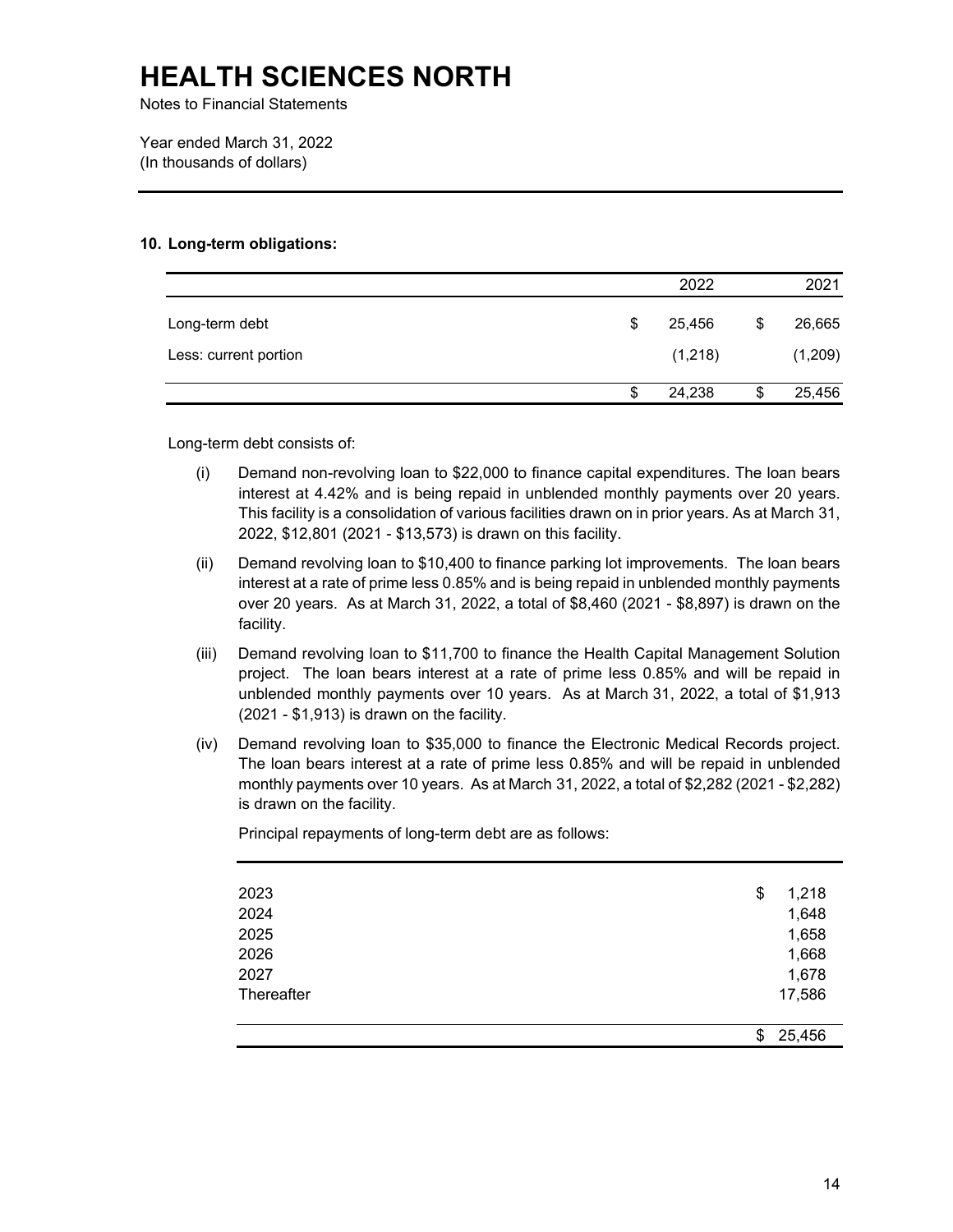Notes to Financial Statements

Year ended March 31, 2022 (In thousands of dollars)

#### **11. Change in non-cash working capital:**

|                                                                                               |    | 2022                                  | 2021                                       |
|-----------------------------------------------------------------------------------------------|----|---------------------------------------|--------------------------------------------|
| Accounts receivable<br>Inventories<br>Prepayments<br>Accounts payable and accrued liabilities | \$ | 10,851<br>2,060<br>(1, 145)<br>34,901 | (37, 647)<br>(6, 417)<br>(3,890)<br>21,639 |
|                                                                                               | S  | 46,667                                | (26, 315)                                  |

#### **12. Pension plan:**

Substantially all of the employees of the Hospital are members of the Plan which is a multi-employer defined benefit plan. Contributions to the Plan made during the year on behalf of employees amounted to \$22,595 (2021 - \$21,908) and are included in employee benefits in the statement of operations.

#### **13. Other entities:**

This section addresses disclosure requirements regarding the Hospital's relationships with related entities. The relationship can be one of economic interest, significant influence, joint control or control.

(a) Foundations and Volunteer Association:

The Hospital has an economic interest in the Health Sciences North Foundation. The Health Sciences North Foundation was created for the purpose of promoting and participating in fundraising programs in order to raise money for capital projects and to assist in undertaking all phases of medical research. At March 31, 2022, the amount owing to the Hospital from the Foundation was \$30 (2021 - \$225). During the year, the Hospital received donations amounting to \$3,895 (2021 - \$3,398) from the Health Sciences North Foundation.

The Hospital has an economic interest in the Northern Cancer Foundation. The Northern Cancer Foundation was created for the purpose of promoting and participating in fundraising activities throughout the northeastern Ontario region to support cancer research and cancer care programs of the Northeast Cancer Program. At March 31, 2022, the amount owing to the Hospital from the Foundation was \$778 (2021 - \$1,622). During the year, the Hospital received donations amounting to \$1,326 (2021 - \$1,291) from the Northern Cancer Foundation.

The Hospital has an economic interest in the Health Sciences North Volunteer Association. The Health Sciences North Volunteer Association was created for the purpose of promoting and participating in fundraising activities in order to raise money for capital equipment, health related community projects and volunteer activities. At March 31, 2022, the amount owing to the Hospital from the Association was \$Nil (2021 - \$150).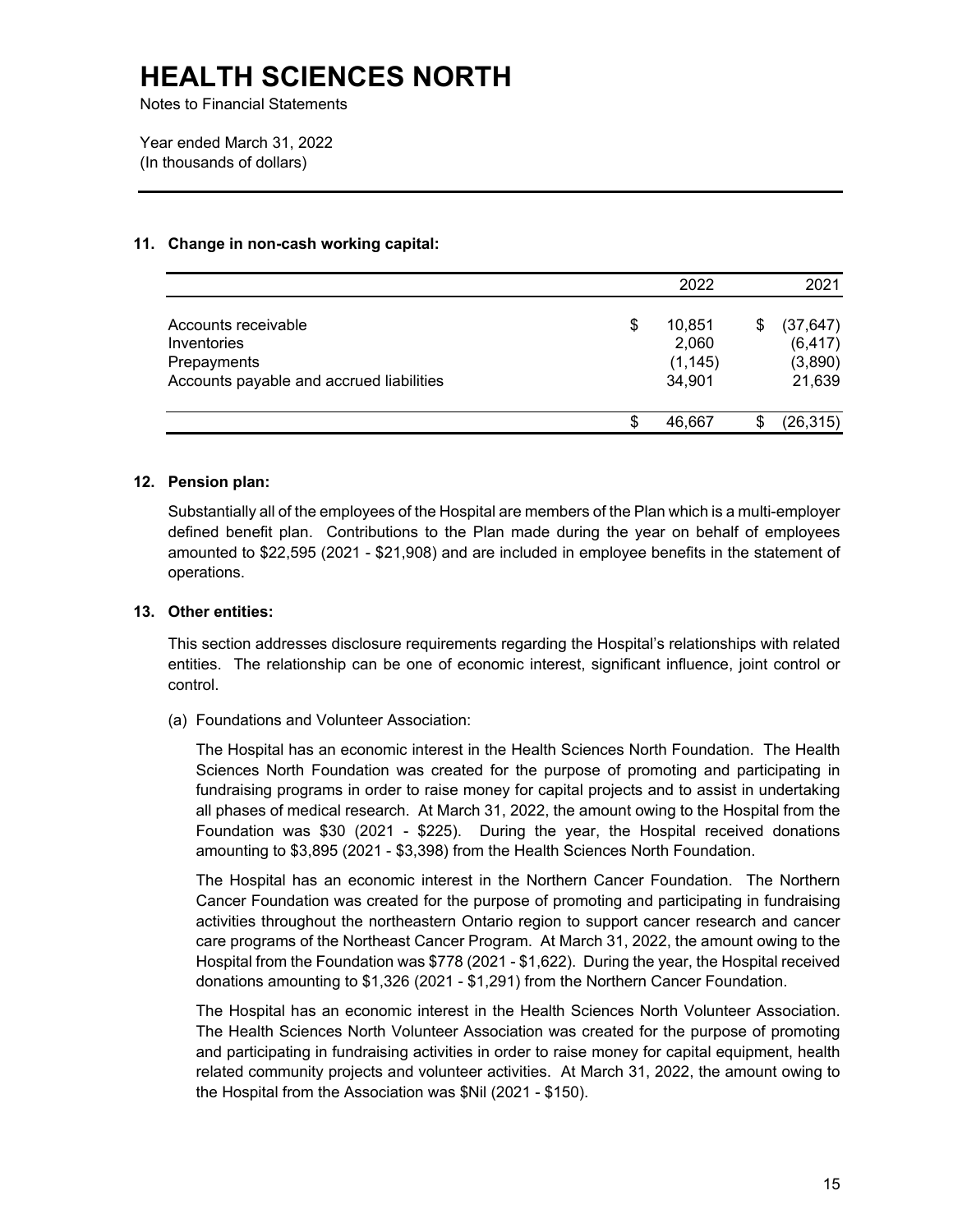Notes to Financial Statements

Year ended March 31, 2022 (In thousands of dollars)

#### **13. Other entities (continued):**

(a) Foundations and Volunteer Association (continued):

The Hospital has an economic interest in the NEO Kids Foundation. The NEO Kids Foundation was created for the purpose of promoting and participating in fundraising activities to raise money to support services, equipment, and research for young patients. At March 31, 2022, the amount owing to the Hospital from the Foundation was \$283 (2021 - \$161). During the year, the Hospital received donations amounting to \$661 (2021 - \$158) from the NEO Kids Foundation.

(b) Sudbury Vascular Laboratory Ltd.:

Sudbury Vascular Laboratory Ltd. was created to operate a vascular laboratory. The Hospital controls Sudbury Vascular Laboratory Ltd.

As at March 31, 2022, Sudbury Vascular Laboratory Ltd. had total amounts owing to the Hospital of \$62 (2021 - \$659).

Financial information for 2022 was not available at the time of the audit report date.

A summary of the most recently available pertinent financial information of Sudbury Vascular Laboratory Ltd. is as follows:

|                                              | 2021        | 2020        |
|----------------------------------------------|-------------|-------------|
| Financial position:                          |             |             |
| Total assets                                 | \$<br>1,482 | \$<br>799   |
|                                              |             |             |
| <b>Total liabilities</b>                     | \$<br>967   | \$<br>554   |
| Net assets                                   | 515         | 245         |
|                                              | \$<br>1,482 | \$<br>799   |
|                                              |             |             |
| Results of operations:                       |             |             |
| <b>Total revenue</b>                         | \$<br>2,134 | \$<br>1,968 |
| Total expenses                               | 1,864       | 1,730       |
| Excess of revenue over expenses              | \$<br>270   | \$<br>238   |
|                                              |             |             |
|                                              | 2021        | 2020        |
| Cash flows:                                  |             |             |
| Cash from operations                         | \$<br>412   | \$<br>225   |
| Cash from financing and investing activities | 171         | (185)       |
| Increase in cash                             | \$<br>583   | \$<br>40    |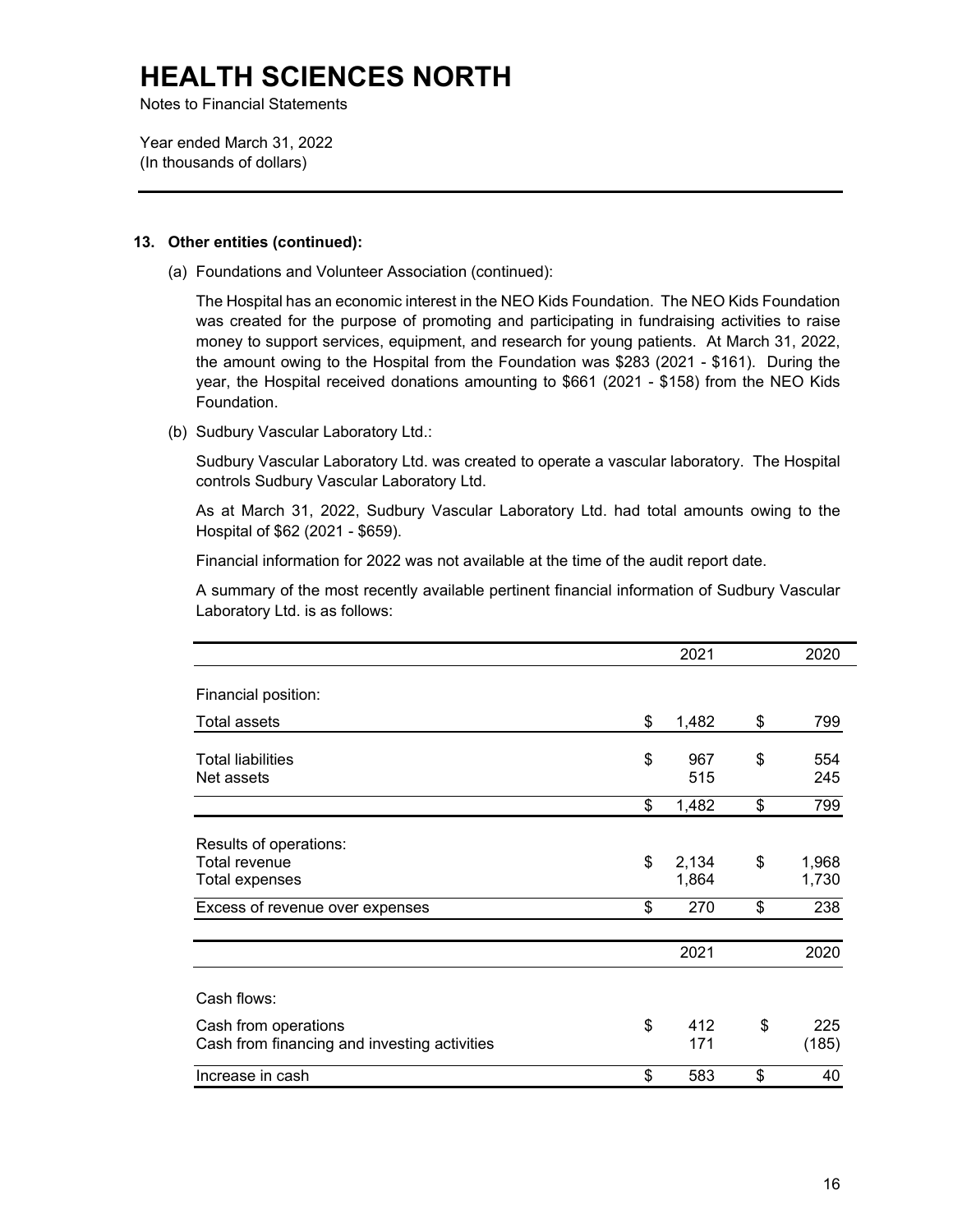Notes to Financial Statements

Year ended March 31, 2022 (In thousands of dollars)

#### **13. Other entities (continued):**

(c) Health Sciences North Research Institute:

HSNRI was created on April 1, 2012 to establish a center of excellence in research, education, and training related to health and healthcare delivery. The Hospital has significant influence over HSNRI, a tax-exempt entity without share capital. As at March 31, 2022, HSNRI had total amounts owing to the Hospital of \$Nil (2021 - \$1,031).

#### **14. Contingencies:**

(a) Legal matters and litigation:

The Hospital is involved in certain legal matters and litigation, the outcomes of which are not presently determinable. The loss, if any, from these contingencies will be accounted for in the periods in which the matters are resolved. Management is of the opinion that these matters are mitigated by adequate insurance coverage.

(b) Employment matters:

During the normal course of operation, the Hospital is involved in certain employment related negotiations and has recorded accruals based on management's estimate of potential settlement amounts where these amounts are reasonably determinable.

### **15. Financial risks and concentration of credit risk:**

(a) Credit risk:

Credit risk refers to the risk that a counterparty may default on its contractual obligations resulting in a financial loss. The Hospital is exposed to credit risk with respect to accounts receivable and other investments.

The Hospital assesses, on a continuous basis, accounts receivable and provides for any amounts that are not collectible in the allowance for doubtful accounts. The maximum exposure to credit risk of the Hospital at March 31, 2022 is the carrying value of these assets.

Management considers credit risk to be minimal as most of the accounts receivable balance is collected in a timely fashion.

The Hospital follows an investment policy approved by the Board of Directors. The maximum exposure to credit risk of the Hospital at March 31, 2022 is the carrying value of these assets.

There have been no significant changes to the credit risk exposure from 2021.

(b) Liquidity risk:

Liquidity risk is the risk that the Hospital will be unable to fulfill its obligations on a timely basis or at a reasonable cost. The Hospital manages its liquidity risk by monitoring its operating requirements. The Hospital prepares budget and cash forecasts to ensure it has sufficient funds to fulfill its obligations.

Accounts payable and accrued liabilities are generally due within 60 days of the date of an invoice.

There have been no significant changes to the liquidity risk exposure from 2021.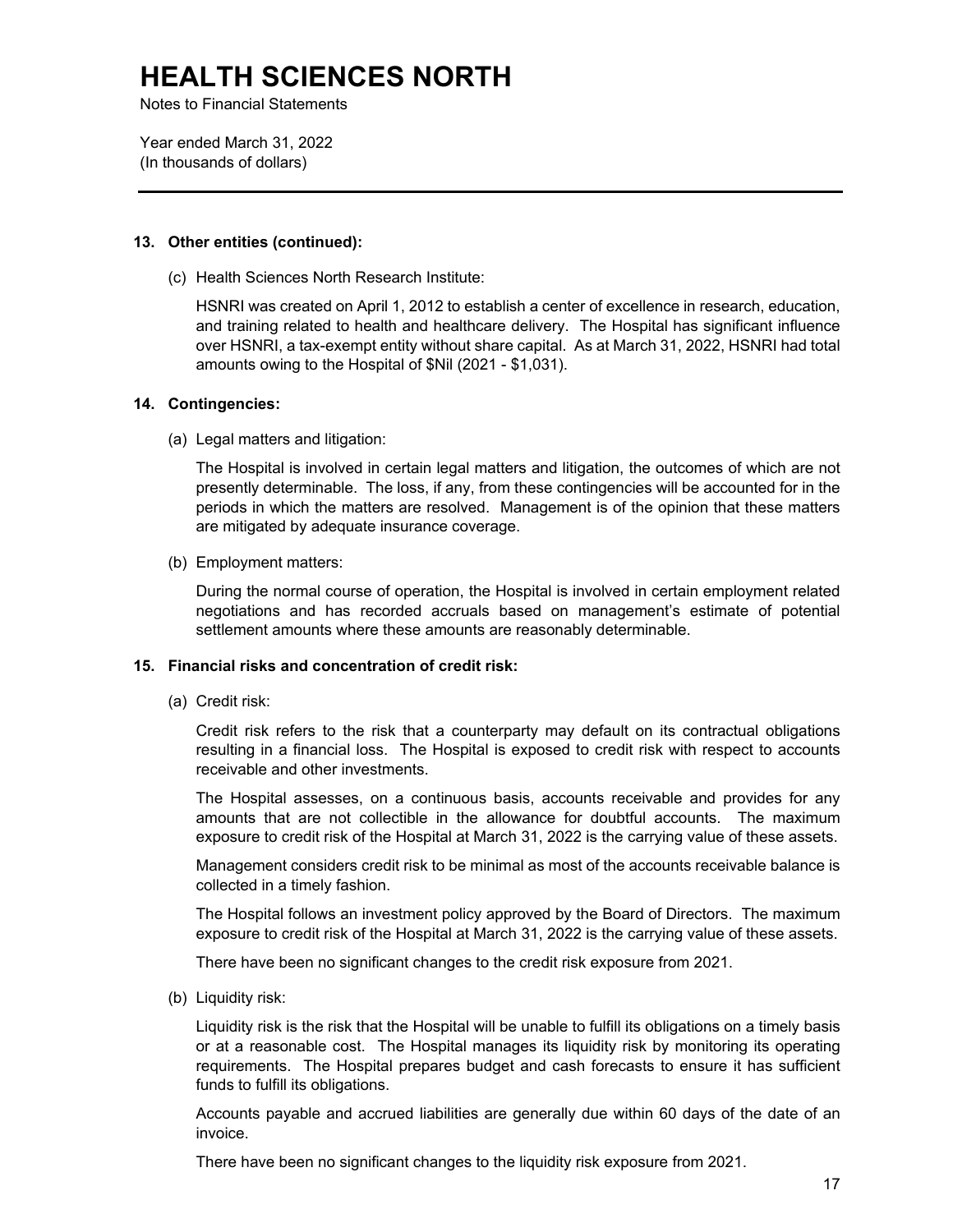Notes to Financial Statements

Year ended March 31, 2022 (In thousands of dollars)

#### **15. Financial risks and concentration of credit risk (continued):**

(c) COVID-19 impact:

In response to COVID-19 and consistent with guidance provided by the MOH and other government agencies, the Hospital has implemented a number of measures to protect patients and staff from COVID-19. In addition, the Hospital has actively contributed towards the care of COVID-19 patients and the delivery of programs that protect public health.

The Hospital continues to respond to the pandemic and plans for continued operational and financial impacts during the 2022 fiscal year and beyond. Management has assessed the impact of COVID-19 and believes there are no significant financial issues that compromise its ongoing operations. The outcome and timeframe to a recovery from the current pandemic is highly unpredictable, thus it is not practicable to estimate and disclose its effect on future operations at this time.

### **16. Comparative information:**

The financial statements have been reclassified, where applicable, to conform to the presentation used in the current year. The changes do not affect the prior year excess of revenues over expenses.

### **17. Ministry of Health pandemic funding:**

In connection with the ongoing coronavirus pandemic ("COVID-19"), the MOH has established a number of funding programs intended to assist hospitals with incremental operating and capital costs resulting from COVID-19. As part of these funding programs, the MOH is permitting hospitals to redirect unused funding from certain programs towards budgetary pressures through a broadbased funding reconciliation.

Management has developed an estimate of MOH revenue for COVID-19 based on the most recent guidance provided by MOH and the impacts of COVID-19 on the Hospital's operations, revenues and expenses. As a result of Management's estimation process, the Hospital has determined a range of reasonably possible amounts that are considered by Management to be realistic, supportable and consistent with the guidance provided by the MOH. However, given the potential for future adjustments by the MOH based on their determination of eligible funding, the Hospital has recognized revenue related to COVID-19 based on the lower end of the range. Any adjustments to Management's estimate of MOH revenues will be reflected in the Hospital's financial statements in the year of settlement.